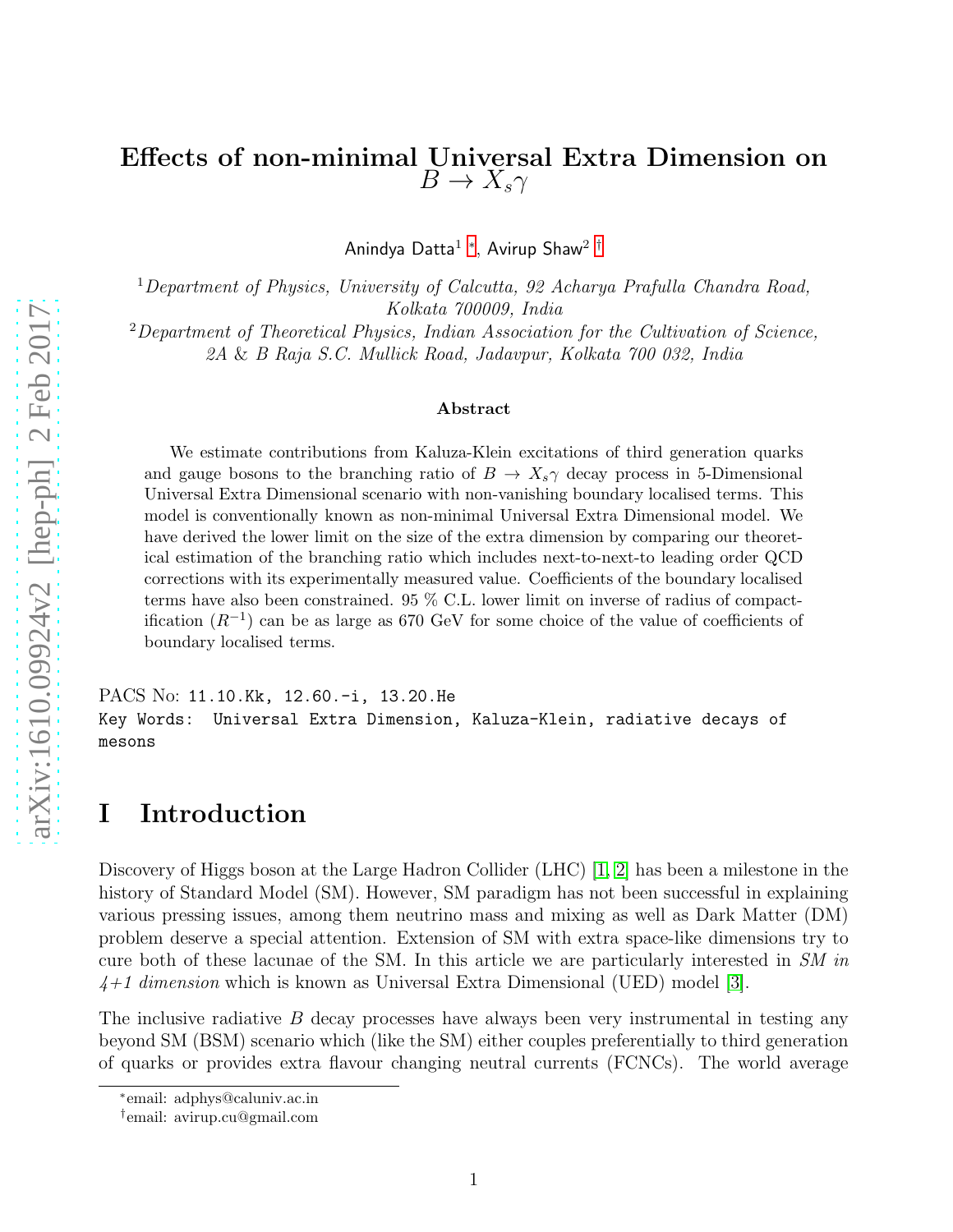experimental value of the branching ratio of this process is [\[4\]](#page-19-3)

<span id="page-1-1"></span>
$$
Br^{exp}(B \to X_s \gamma) = (3.43 \pm 0.21 \pm 0.07) \times 10^{-4},\tag{1}
$$

for photon energy  $E_{\gamma} > 1.6$  GeV in the B-meson rest frame. The corresponding SM prediction (including possible higher order corrections till-date) under the same conditions is [\[5\]](#page-19-4)

<span id="page-1-2"></span>
$$
Br^{SM}(B \to X_s \gamma) = (3.36 \pm 0.23) \times 10^{-4}.
$$
 (2)

Thus the theoretical prediction is in good agreement with the experimental value. The small difference between central values of experimental and theoretical value tightly constraints any new physics which contributes to this decay amplitude. Keeping this in mind we have calculated the branching ratio of this decay process in non-minimal UED (nmUED) model which we briefly describe below.

In this model all the SM fields can access an extra flat space-like dimension  $\gamma$  compactified on a circle  $S<sup>1</sup>$  of radius R. The fields defined on this manifold are often conveniently expressed in terms of towers of 4-Dimensional (4D) Kaluza-Klein (KK) states. The zero-mode of the KK-towers is identified as the corresponding 4D SM field. A  $Z_2$  symmetry  $(y \leftrightarrow -y)$  needs to be imposed to generate chiral SM fermions in the theory. Now the extra dimension is called  $S^1/Z_2$  orbifold and consequently physical domain extends from  $y = 0$  to  $y = \pi R$ . The  $y \leftrightarrow -y$ symmetry leads to a conserved KK-parity  $=(-1)^n$ . *n* is defined as KK-number which represents discretised momentum along the y-direction. The conservation of KK-parity ensures that the lightest Kaluza-Klein particle (LKP) with KK-number one  $(n = 1)$  cannot decay to a pair of SM particles and is absolutely stable. Hence the LKP can be considered as a potential DM candidate of this scenario [\[6,](#page-19-5) [7\]](#page-20-0). Furthermore, variants of this model can address other unsolved issues of SM, like gauge coupling unifications [\[8\]](#page-20-1), neutrino mass [\[9\]](#page-20-2) and fermion mass hierarchy  $[10]$  etc.

The KK-states of all particles at the  $n^{th}$  KK-level have the mass,  $\sqrt{(m^2 + (nR^{-1})^2)}$ . m is the zero-mode mass (SM particle mass) which is small compared to  $R^{-1}$ . This implies that UED scenario leads to a near degenerate mass spectrum at each KK-level. Consequently, this model has very challenging phenomenology, particularly, at the colliders. Fortunately this mass degeneracy can be lifted by the virtue of radiative corrections [\[11,](#page-20-4) [12\]](#page-20-5). There are two distinct classes of radiative corrections. The first one called bulk corrections (which are finite and only non-zero for KK-excitations of gauge bosons) and second one is boundary localised corrections having logarithmic dependence on the cut-off scale  $\Lambda^1$  $\Lambda^1$ . At the two fixed boundary points  $(y = 0$  and  $y = \pi R$ ) one can allow 4D kinetic, mass and other possible interaction terms for the KK-states. In fact it is natural to expect such terms in an extra dimensional theory like UED as counterterms for cut-off dependent loop-induced contributions. A very unique assumption has been made in the minimal UED (mUED) models that these boundary terms are tuned in such a way that the 5-Dimensional (5D) radiative corrections exactly vanish at the cut-off scale  $\Lambda$ . In general this unique choice can be avoided. Without doing the actual radiative corrections one might consider kinetic, mass as well as other interaction terms localised

<span id="page-1-0"></span><sup>&</sup>lt;sup>1</sup>Since UED is an effective theory characterised by a cut-off scale  $\Lambda$ .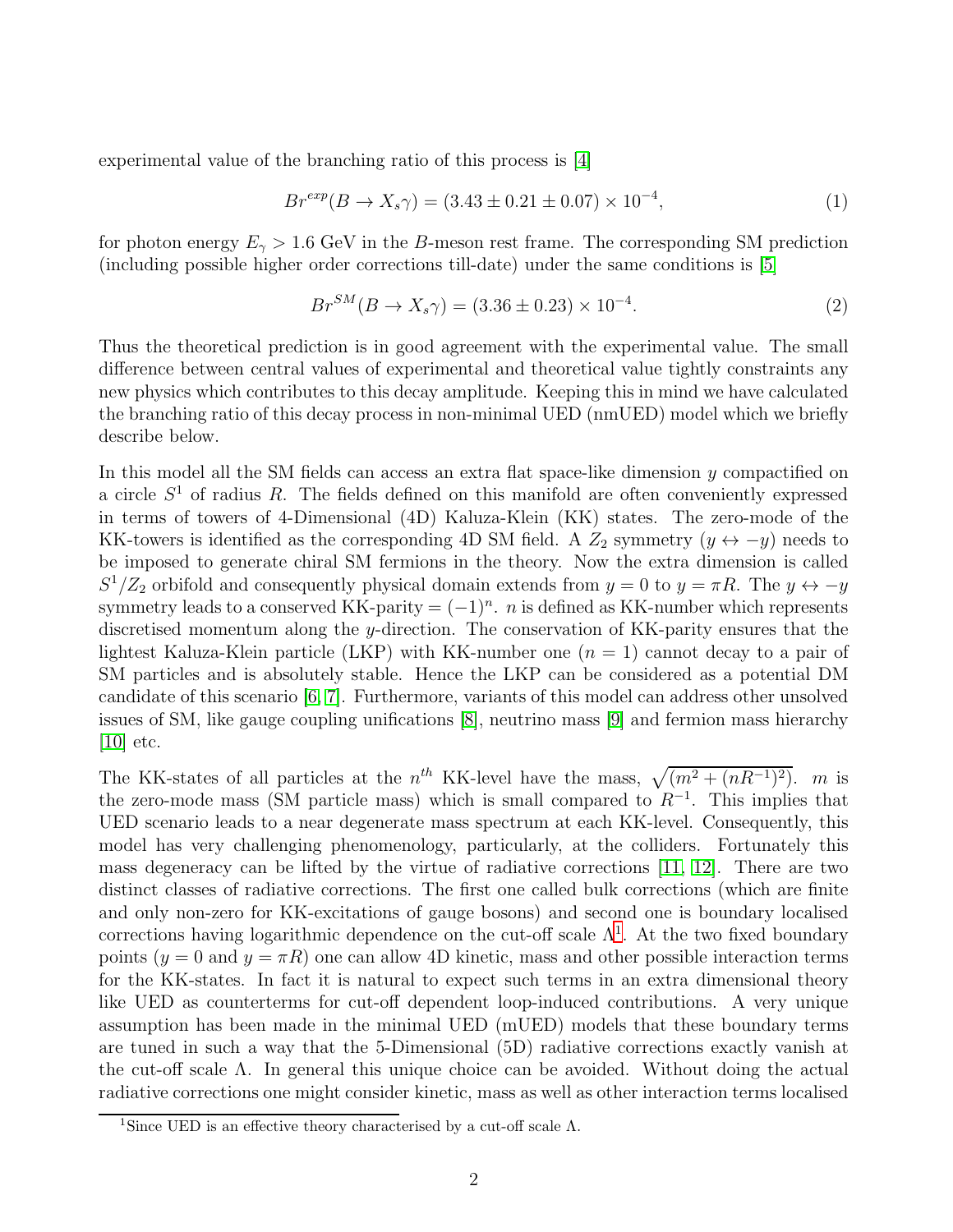at the fixed points to parametrise these unknown corrections. Hence this particular scenario can be termed nmUED [\[13\]](#page-20-6)-[\[19\]](#page-20-7). Strength of different boundary localised terms (BLTs) along with radius of compactification  $(R)$  can be treated as free parameters of this model and using various experimental inputs one can constrain these parameters. Several such phenomenological exercise have been performed in the framework of nmUED from different perspective. For example bounds on the values of the coefficients of the boundary localised terms are obtained from the consideration of electroweak observables [\[18\]](#page-20-8), S, T and U parameters [\[16,](#page-20-9) [20\]](#page-20-10), relic density [\[21,](#page-20-11) [22\]](#page-21-0), production and decay of SM Higgs boson [\[23\]](#page-21-1), study of LHC experiments [\[24,](#page-21-2) [25\]](#page-21-3),  $R_b$  [\[26\]](#page-21-4), branching ratio of  $B_s \to \mu^+\mu^-$  [\[27\]](#page-21-5), flavour changing rare top decay [\[28\]](#page-21-6) and unitarity of scattering amplitudes involving KK-excitations [\[29\]](#page-21-7).

This article has been dedicated to explore branching ratio of the decay  $B \to X_s \gamma$  in the nmUED model. To the best of our knowledge, branching ratio of the decay  $B \to X_s \gamma$  in the framework of nmUED has not yet been presented in the literature. Aim of our investigation will be twofold. First of all, we will try to put constraints on the BLT parameters by comparing our results with the experimental value of the concerned FCNC process. And secondly, we would like to see how far one can push the lower limit on  $R^{-1}$  to higher values with non-zero BLT parameters? Another interesting part of this exercise is to check whether this lower limit of  $R^{-1}$  comparable with the results derived from the above mentioned studies or not? The same exercise in the context of UED first time has been performed in several years ago [\[30\]](#page-21-8). We will see that value of the lower limit on  $R^{-1}$  as derived in ref. [\[30\]](#page-21-8) would change while we compare the current experimental result [\[4\]](#page-19-3) with our theoretical estimation which includes next-to-next-to leading order (NNLO) correction [\[5\]](#page-19-4). In view of this we will review the lower bound on  $R^{-1}$  in UED model, where strengths of BLT parameters are considered to be zero.

In the following section, we will describe the nmUED model in brief. Then we will show the calculational details in section 3. In section 4 we will present our numerical results. Finally, we conclude in section 5.

## II A very short overview of KK-parity conserving nmUED scenario

In this section we briefly discuss the technicalities of the nmUED model relevant for our analysis. Further details can be found in [\[13\]](#page-20-6)-[\[19\]](#page-20-7), [\[24\]](#page-21-2), [\[26\]](#page-21-4), [\[27\]](#page-21-5).

The action of 5D fermionic fields with boundary localised kinetic term (BLKT) of strength  $r_f$ is given by [\[17,](#page-20-12) [22,](#page-21-0) [27\]](#page-21-5):

<span id="page-2-0"></span>
$$
S_{fermion} = \int d^5x \left[ \bar{\Psi}_L i \Gamma^M D_M \Psi_L + r_f \{ \delta(y) + \delta(y - \pi R) \} \bar{\Psi}_L i \gamma^\mu D_\mu P_L \Psi_L \right. \left. + \bar{\Psi}_R i \Gamma^M D_M \Psi_R + r_f \{ \delta(y) + \delta(y - \pi R) \} \bar{\Psi}_R i \gamma^\mu D_\mu P_R \Psi_R \right].
$$
\n(3)

Here  $\Psi_L(x, y)$  and  $\Psi_R(x, y)$  are the 5D four component Dirac spinors, which can be written in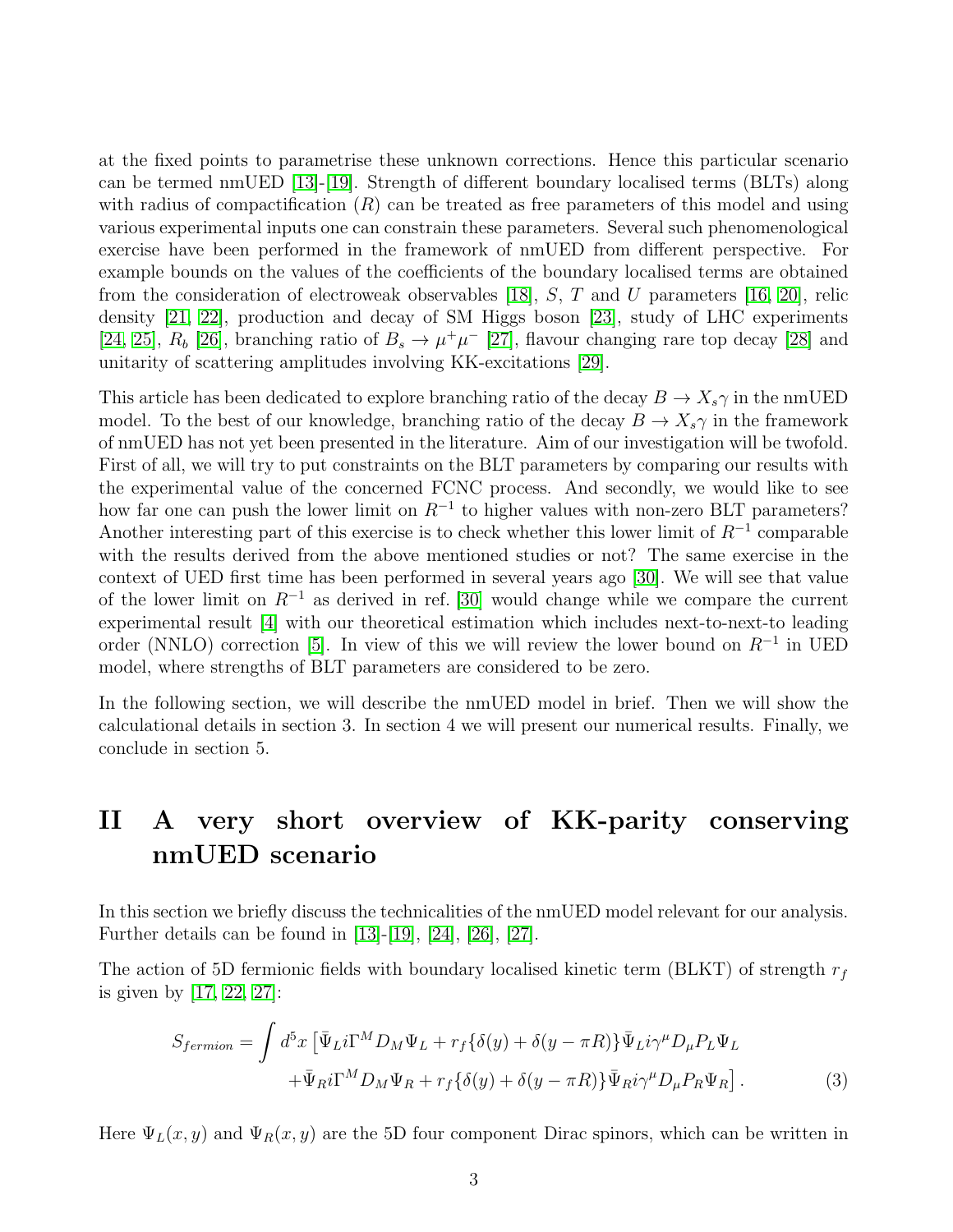terms of two component spinors [\[17,](#page-20-12) [22,](#page-21-0) [27\]](#page-21-5):

<span id="page-3-0"></span>
$$
\Psi_L(x,y) = \begin{pmatrix} \phi_L(x,y) \\ \chi_L(x,y) \end{pmatrix} = \sum_n \begin{pmatrix} \phi_L^{(n)}(x) f_L^n(y) \\ \chi_L^{(n)}(x) g_L^n(y) \end{pmatrix},\tag{4}
$$

<span id="page-3-1"></span>
$$
\Psi_R(x,y) = \begin{pmatrix} \phi_R(x,y) \\ \chi_R(x,y) \end{pmatrix} = \sum_n \begin{pmatrix} \phi_R^{(n)}(x) f_R^n(y) \\ \chi_R^{(n)}(x) g_R^n(y) \end{pmatrix} . \tag{5}
$$

The KK-wave-functions  $(f_{L(R)}$  and  $g_{L(R)}$ ) can be expressed as the following [\[14,](#page-20-13) [18,](#page-20-8) [22,](#page-21-0) [27\]](#page-21-5):

$$
f_L^n = g_R^n = N_n^f \begin{cases} \frac{\cos \left[m_{f^{(n)}} \left(y - \frac{\pi R}{2}\right)\right]}{\cos\left[\frac{m_{f^{(n)}} \pi R}{2}\right]} & \text{for } n \text{ even,} \\ -\sin \left[m_{f^{(n)}} \left(\frac{y - \frac{\pi R}{2}\right)\right]}{\sin\left[\frac{m_{f^{(n)}} \pi R}{2}\right]} & \text{for } n \text{ odd,} \end{cases}
$$
(6)

and

$$
g_L^n = -f_R^n = N_n^f \begin{cases} \frac{\sin \left[m_{f^{(n)}} \left(y - \frac{\pi R}{2}\right)\right]}{\cos\left[\frac{m_{f^{(n)}} \pi R}{2}\right]} & \text{for } n \text{ even,} \\ \frac{\cos\left[m_{f^{(n)}} \left(y - \frac{\pi R}{2}\right)\right]}{\sin\left[\frac{m_{f^{(n)}} \pi R}{2}\right]} & \text{for } n \text{ odd.} \end{cases} \tag{7}
$$

 $N_n^f$ , normalisation constant for  $n^{th}$  KK-mode, could be readily derived form orthonormality conditions [\[22,](#page-21-0) [27\]](#page-21-5):

$$
\begin{aligned}\n\int_0^{\pi R} dy \, \left[ 1 + r_f \{ \delta(y) + \delta(y - \pi R) \} \right] f_L^m f_L^n \\
\int_0^{\pi R} dy \, \left[ 1 + r_f \{ \delta(y) + \delta(y - \pi R) \} \right] g_R^m g_R^n\n\end{aligned} = \n\delta^{nm} ; \n\quad\n\begin{aligned}\n\int_0^{\pi R} dy \, f_R^m f_R^n \\
\int_0^{\pi R} dy \, g_L^m g_L^n\n\end{aligned}\n\right\} = \n\delta^{nm} , \n\tag{8}
$$

and it is given by:

<span id="page-3-3"></span>
$$
N_n^f = \sqrt{\frac{2}{\pi R}} \left[ \frac{1}{\sqrt{1 + \frac{r_f^2 m_{f(n)}^2}{4} + \frac{r_f}{\pi R}}} \right].
$$
\n(9)

Mass of  $n^{th}$  KK-excitation  $(m_{f^{(n)}})$  satisfies the following transcendental equations [\[14,](#page-20-13) [22,](#page-21-0) [27\]](#page-21-5):

<span id="page-3-2"></span>
$$
\frac{r_f m_{f^{(n)}}}{2} = \begin{cases} -\tan\left(\frac{m_{f^{(n)}} \pi R}{2}\right) & \text{for } n \text{ even,} \\ \cot\left(\frac{m_{f^{(n)}} \pi R}{2}\right) & \text{for } n \text{ odd.} \end{cases}
$$
 (10)

Large top quark mass plays a vital role in amplifying the quantum effects in our study. So it is important to discuss Yukawa interactions in this scenario. The Yukawa action with boundary localised terms of strength  $r_y$  is given by [\[27\]](#page-21-5):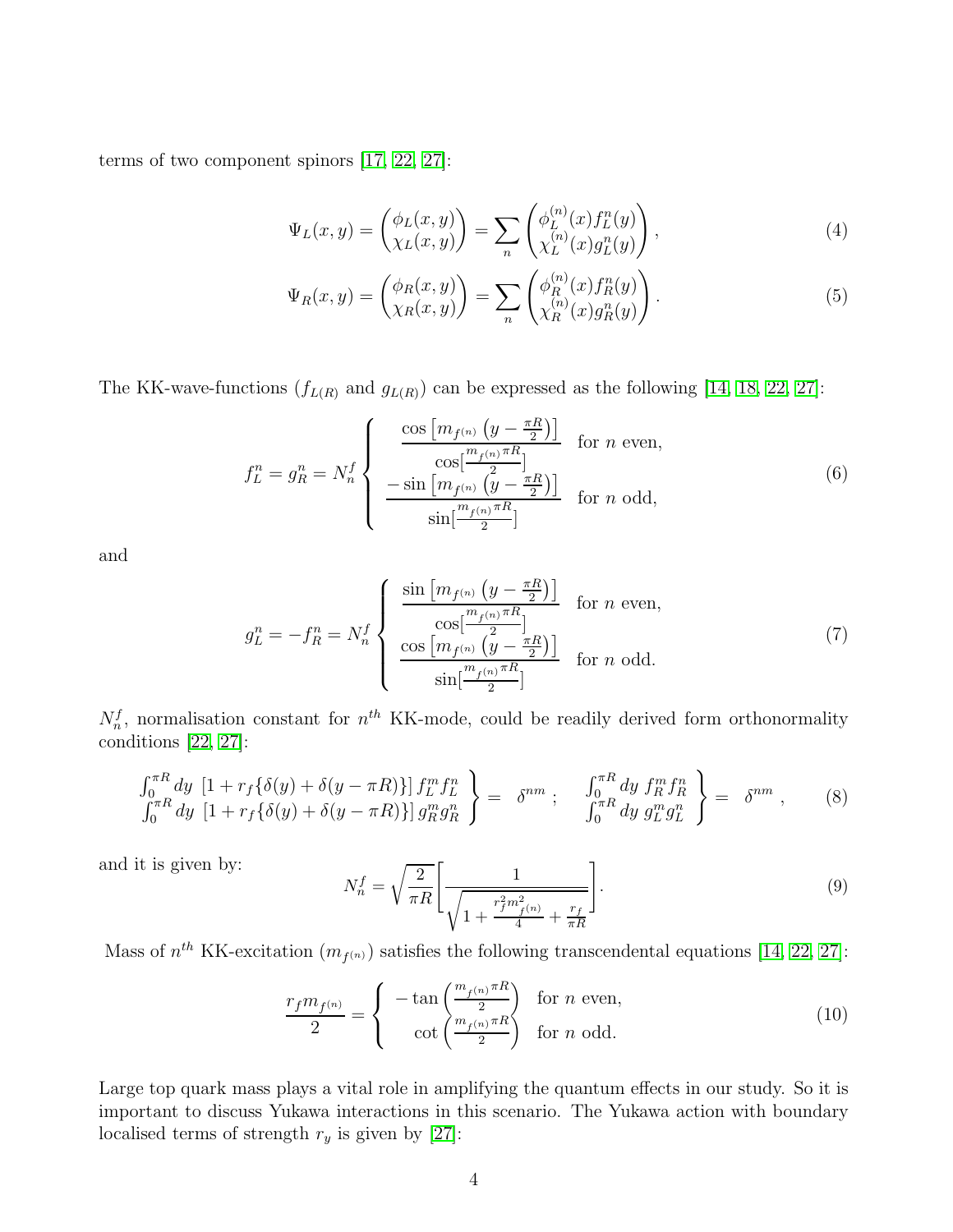<span id="page-4-0"></span>
$$
S_{Yukawa} = -\int d^5x \Big[ \lambda_t^5 \, \bar{\Psi}_L \tilde{\Phi} \Psi_R + r_y \, \{ \delta(y) + \delta(y - \pi R) \} \lambda_t^5 \bar{\phi}_L \tilde{\Phi} \chi_R + \text{h.c.} \Big]. \tag{11}
$$

 $\lambda_t^5$  is the 5D coupling of Yukawa interaction for the third generations. Plugging the KKexpansions for fermions (given in Eqs. [4](#page-3-0) and [5\)](#page-3-1) in the actions given in Eq. [3](#page-2-0) and Eq. [11](#page-4-0) we can have the bi-linear terms involving the doublet and singlet states of the quarks. The mass matrix for  $n^{th}$  KK-level is as the following [\[27\]](#page-21-5):

<span id="page-4-2"></span>
$$
-\left(\bar{\phi_L}^{(n)} \quad \bar{\phi_R}^{(n)}\right) \begin{pmatrix} m_{f^{(n)}} \delta^{nm} & m_t \mathscr{I}_1^{nm} \\ m_t \mathscr{I}_2^{mn} & -m_{f^{(n)}} \delta^{mn} \end{pmatrix} \begin{pmatrix} \chi_L^{(m)} \\ \chi_R^{(m)} \end{pmatrix} + \text{h.c.}. \tag{12}
$$

Here,  $m_t$  represents the mass of SM top quark and  $m_{f^{(n)}}$  are the solutions of transcendental equations given in Eq. [10.](#page-3-2) The overlap integrals  $(\mathscr{I}_1^{nm}$  and  $\mathscr{I}_2^{nm})$  are given by [\[27\]](#page-21-5):

$$
\mathscr{I}_1^{nm} = \left(\frac{1 + \frac{r_f}{\pi R}}{1 + \frac{r_y}{\pi R}}\right) \times \int_0^{\pi R} dy \left[1 + r_y \{\delta(y) + \delta(y - \pi R)\}\right] g_R^m f_L^n,
$$
\n
$$
(1 + \frac{r_f}{\pi R}) \qquad \mathscr{E}_1^{nR}
$$

and

$$
\mathscr{I}_2^{nm} = \left(\frac{1 + \frac{r_f}{\pi R}}{1 + \frac{r_y}{\pi R}}\right) \times \int_0^{\pi R} dy \ g_L^m f_R^n.
$$

For both the cases of  $n = m$  and  $n \neq m$  the integral  $\mathscr{I}_1^{nm}$  is non zero. But for  $r_y = r_f$ , this integral equal to 1 (when  $n = m$ ) or 0 ( $n \neq m$ ). And the integral  $\mathscr{I}_2^{nm}$  is non zero only when  $n = m$  and equal to 1 in the limit  $r_y = r_f$ . One should note that, in our analysis we choose an equality condition  $(r_y=r_f)$  just to avoid the complicacy of mode mixing and construct a simpler form of fermion mixing matrix [\[26,](#page-21-4) [27\]](#page-21-5). With this motivation, in the rest of our analysis we will stick to the choice of equal  $r_y$  and  $r_f^2$  $r_f^2$ .

After imposing the above equality condition the resulting mass matrix (given in Eq. [12\)](#page-4-2) can easily be diagonalised by following bi-unitary transformations for the left- and right-handed fields respectively [\[27\]](#page-21-5):

$$
U_L^{(n)} = \begin{pmatrix} \cos \alpha_{tn} & \sin \alpha_{tn} \\ -\sin \alpha_{tn} & \cos \alpha_{tn} \end{pmatrix}, \quad U_R^{(n)} = \begin{pmatrix} \cos \alpha_{tn} & \sin \alpha_{tn} \\ \sin \alpha_{tn} & -\cos \alpha_{tn} \end{pmatrix}, \tag{13}
$$

where  $\alpha_{tn}$  =  $\frac{1}{2} \tan^{-1}$  $\left( \frac{m_t}{m_t} \right)$  $m_{f}(n)$  $\setminus$ ] is the mixing angle. The gauge eigen states  $\Psi_L(x, y)$  and  $\Psi_R(x, y)$  and mass eigen states  $T_t^1$  and  $T_t^2$  are related by the following relations [\[27\]](#page-21-5):

$$
\phi_L^{(n)} = \cos \alpha_{tn} T_{tL}^{1(n)} - \sin \alpha_{tn} T_{tL}^{2(n)}, \qquad \phi_R^{(n)} = \sin \alpha_{tn} T_{tL}^{1(n)} + \cos \alpha_{tn} T_{tL}^{2(n)},
$$
  
\n
$$
\chi_L^{(n)} = \cos \alpha_{tn} T_{tR}^{1(n)} + \sin \alpha_{tn} T_{tR}^{2(n)}, \qquad \chi_R^{(n)} = \sin \alpha_{tn} T_{tR}^{1(n)} - \cos \alpha_{tn} T_{tR}^{2(n)}.
$$
\n(14)

<span id="page-4-1"></span><sup>2</sup>However, in general one can take unequal strengths of boundary terms for Yukawa and kinetic interaction for fermions.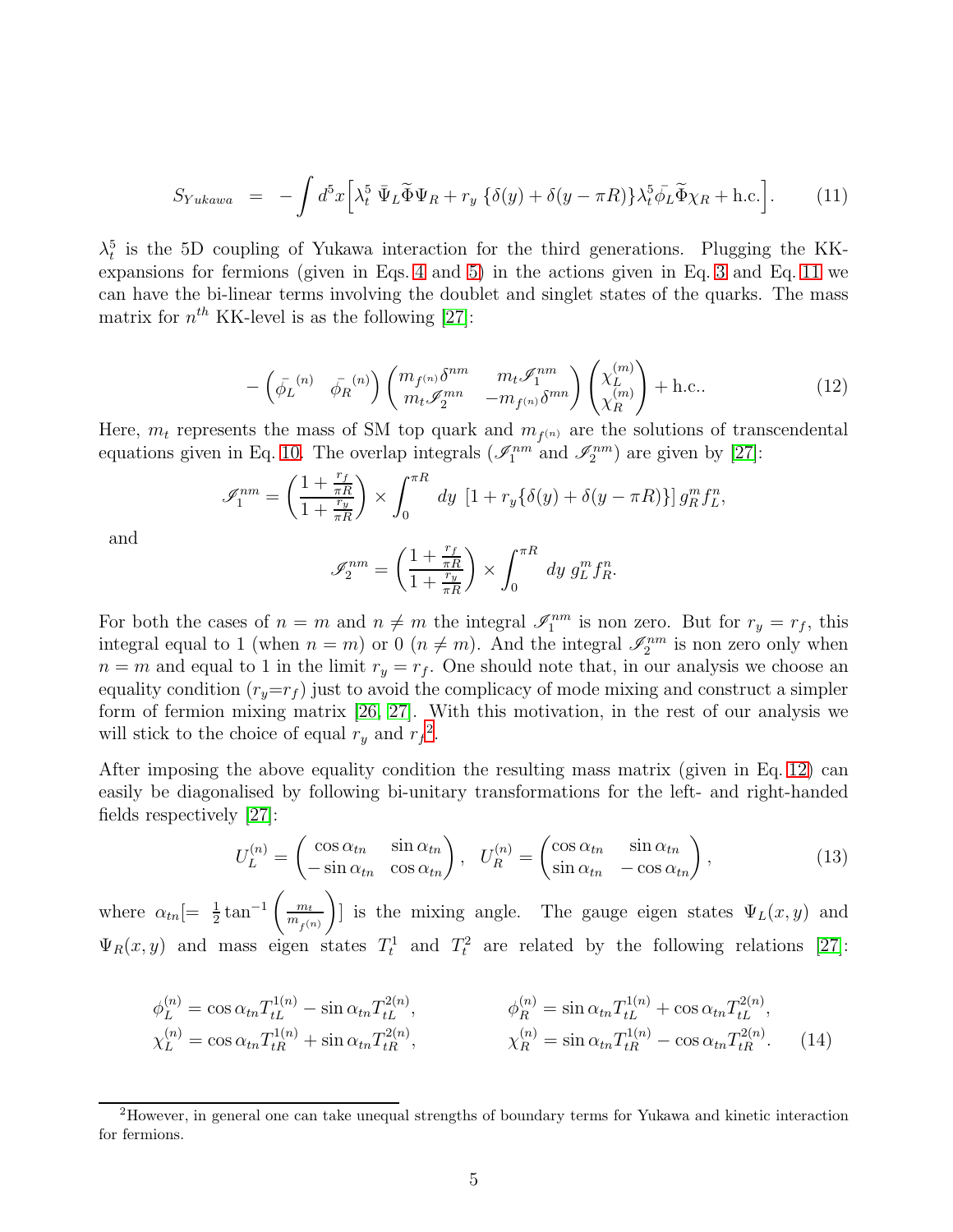The mass eigen value at  $n^{th}$  KK-level is  $M_{t^{(n)}} \equiv$  $\sqrt{m_t^2 + m_{f^{(n)}}^2}$ . This is same for both physical eigen states  $T_t^{1(n)}$  and  $T_t^{2(n)}$  $t^{2(n)}$ .

Let us focus on the necessary interactions of gauge field  $W_M^i (\equiv W_\mu^i, W_4^i)^3$  $W_M^i (\equiv W_\mu^i, W_4^i)^3$  and scalar field  $\Phi$ . The 5D kinetic actions with their respective boundary localised terms are given by [\[18,](#page-20-8) [26,](#page-21-4) [27\]](#page-21-5):

$$
S_{gauge}^{W} = -\frac{1}{4} \int d^{5}x \Big[ W^{MNi} W_{MN}^{i} + r_{V} \{ \delta(y) + \delta(y - \pi R) \} W^{\mu\nu i} W_{\mu\nu}^{i} \Big], \tag{15}
$$

$$
S_{scalar} = \int d^5x \left[ \left( D^M \Phi \right)^{\dagger} \left( D_M \Phi \right) + r_{\phi} \{ \delta(y) + \delta(y - \pi R) \} \left( D^{\mu} \Phi \right)^{\dagger} \left( D_{\mu} \Phi \right) \right], \tag{16}
$$

where,  $r_V$  and  $r_{\phi}$  denote the strengths of the BLKTs for gauge and scalar fields respectively. KK-expansion of the above mentioned fields are given as follows [\[27\]](#page-21-5):

$$
W_{\mu}^{i}(x,y) = \sum_{n} W_{\mu}^{i(n)}(x)a^{n}(y) \; ; \; W_{4}^{i}(x,y) = \sum_{n} W_{4}^{i(n)}(x)b^{n}(y), \tag{17}
$$

and

$$
\Phi(x,y) = \sum_{n} \Phi^{(n)}(x) h^n(y). \tag{18}
$$

An important issue in the context of the present work is gauge fixing action/mechanism, as we will compute relevant loop diagrams in Feynman gauge. The gauge fixing<sup>[4](#page-5-1)</sup> action in nmUED scenario can be written as [\[26,](#page-21-4) [27,](#page-21-5) [31\]](#page-21-9):

$$
S_{\rm gf}^W = -\frac{1}{\xi_y} \int d^5 x \Big| \partial_\mu W^{\mu+} + \xi_y (\partial_y W^{4+} + i M_W \phi^+ \{1 + r_V (\delta(y) + \delta(y - \pi R))\}) \Big|^2.
$$
\n(19)

 $\xi_y$  is related with *physical* gauge fixing parameter  $\xi$  (with values 0 (Landau gauge), 1 (Feynman gauge) or  $\infty$  (Unitary gauge)) through [\[26,](#page-21-4) [27,](#page-21-5) [31\]](#page-21-9),

$$
\xi = \xi_y \{ 1 + r_V \left( \delta(y) + \delta(y - \pi R) \right) \}.
$$
\n(20)

It is necessary to set  $r_V = r_\phi$  for proper gauge fixing [\[26,](#page-21-4) [27,](#page-21-5) [31\]](#page-21-9). As a result KK-masses for gauge and scalar fields are equal  $(m_{V^{(n)}} (= m_{\phi^{(n)}}))$  and satisfy the same transcendental equation (Eq. [10\)](#page-3-2). Mass eigen value of  $n^{th}$  KK-mode of gauge fields  $(W^{\mu(n)\pm})$  and charged Higgs  $(H^{(n)\pm})$ is  $M_{W^{(n)}} = \sqrt{M_W^2 + m_{V^{(n)}}^2}$ . The mass of Goldstone bosons  $(G^{(n)\pm})$  corresponding to the gauge fields  $W^{\mu(n)\pm}$  has the same value  $M_{W^{(n)}}$  in 't-Hooft Feynman gauge [\[26,](#page-21-4) [27\]](#page-21-5).

Necessary interactions for our calculation can be derived by integrating out the 5-D action over the extra space-like dimension after substituting the y-dependent function for the respective fields in [5](#page-5-2)-D action<sup>5</sup>. We list necessary Feynman rules in appendix [A.](#page-16-0) For further details we refer the reader to [\[27\]](#page-21-5).

 $3i$ , is the  $SU(2)_L$  group index, runs from 1 to 3.

<span id="page-5-1"></span><span id="page-5-0"></span><sup>4</sup>A comprehensive study on gauge fixing action/mechanism in nmUED can be found in ref. [\[31\]](#page-21-9).

<span id="page-5-2"></span><sup>5</sup>As a result some of the interactions are modified by so called overlap integrals. The expressions of the overlap integrals have been given in appendix [A.](#page-16-0)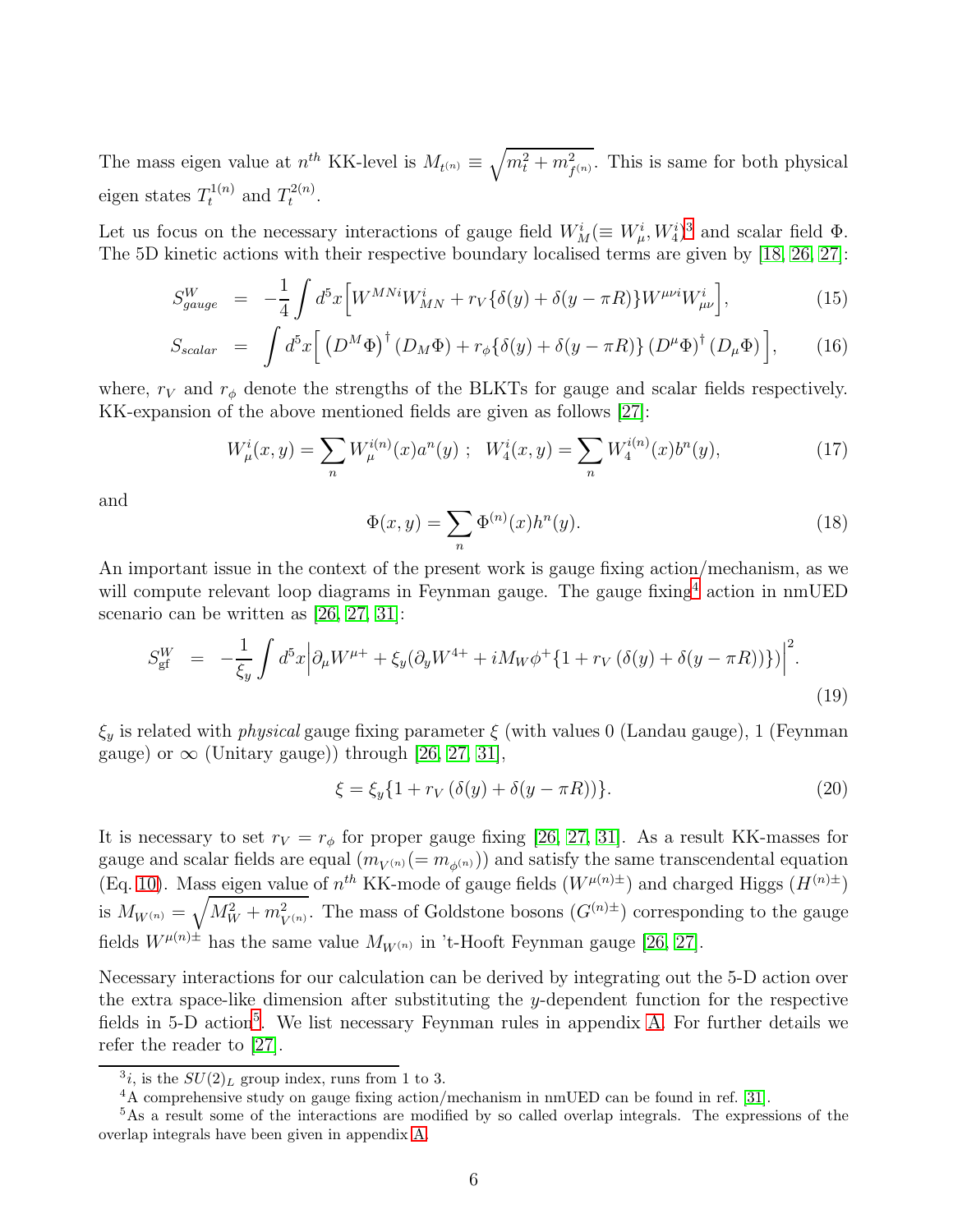### III  $B \to X_s \gamma$  in nmUED

Radiative decay of B meson is sensitive to any new physics that preferentially couples to third generation of quarks. Several experimental collaboration (CLEO [\[32\]](#page-21-10), Belle [\[33,](#page-21-11) [34\]](#page-21-12), and BABAR [\[35\]](#page-21-13)-[\[38\]](#page-21-14)) have been looking for the signals of the decay process  $B \to X_s \gamma$  for the last couple of decades. In this section we will presents details of the calculation of the branching ratio of  $B \to X_s \gamma$  in nmUED model. nmUED model like SM has only one Higgs doublet, so there is no FCNC that can generate a chirality flip. Therefore, in this model leading order (LO) contributions to dipole operators are one loop suppressed as in SM. However, there are more one loop diagrams than in SM, due to large number of KK-particles which have to be taken into account. Hence, to evaluate the total contributions to the dipole operators, we just simply add the KK-contributions to that of SM. Following the same strategy of the ref. [\[30\]](#page-21-8) at first we will find Wilson coefficients of dipole operators at the LO level. Finally, utilising the technique of ref. [\[5\]](#page-19-4) we will estimate branching ratio of  $B \to X_s \gamma$  incorporating NNLO corrections.

#### III.1 Effective Hamiltonian for  $B \to X_s \gamma$  decay at leading order

 $B \to X_s \gamma$  decay is indicated at quark level by  $b \to s\gamma$  transition. The effective Hamiltonian for this transition at scale  $\mu_b = \mathcal{O}(m_b)^6$  $\mu_b = \mathcal{O}(m_b)^6$  can be written in the following form (see ref. [\[39,](#page-21-15) [40\]](#page-21-16)):

$$
\mathcal{H}_{\text{eff}}(b \to s\gamma) = -\frac{G_{\text{F}}}{\sqrt{2}} V_{ts}^* V_{tb} \left[ \sum_{i=1}^6 C_i(\mu_b) Q_i + C_{7\gamma}(\mu_b) Q_{7\gamma} + C_{8G}(\mu_b) Q_{8G} \right]. \tag{21}
$$

 $G_F$  denotes the Fermi constant and  $V_{ij}$  are the Cabibbo-Kobayashi-Maskawa (CKM) matrix elements.  $Q_1...Q_6$  are the local operators which represent four quark interactions. Explicit form of these operators can be found in [\[41\]](#page-22-0). The residual  $Q_{7\gamma}$  (electromagnetic dipole) and  $Q_{8G}$  (chromomagnetic dipole) are the most important operators for this decay as follows:

$$
Q_{7\gamma} = \frac{e}{8\pi^2} m_b \bar{s}_{\alpha} \sigma^{\mu\nu} (1 + \gamma_5) b^{\alpha} F_{\mu\nu}, \qquad Q_{8G} = \frac{g_s}{8\pi^2} m_b \bar{s}^{\alpha} \sigma^{\mu\nu} (1 + \gamma_5) T^a_{\alpha\beta} b^{\beta} G^a_{\mu\nu} , \qquad (22)
$$

with  $\sigma^{\mu\nu} = \frac{i}{2}$  $\frac{i}{2} [\gamma^{\mu}, \gamma^{\nu}]$ . T<sup>a</sup> are the generators of  $SU(3)_C$  gauge group. The Wilson coefficients  $C_i(\mu_b)$  have been evolved from the electroweak scale down to  $\mu_b = m_b$  through renormalisation group (RG) equations [\[30,](#page-21-8) [39,](#page-21-15) [40\]](#page-21-16). These coefficients  $(C_{7\gamma}(\mu_b)$  and  $C_{8G}(\mu_b))$  at the LO level are given by the following relations:

$$
C_{7\gamma}^{(0)eff}(\mu_b) = \eta^{\frac{16}{23}} C_{7\gamma}^{(0)}(\mu_W) + \frac{8}{3} \left( \eta^{\frac{14}{23}} - \eta^{\frac{16}{23}} \right) C_{8G}^{(0)}(\mu_W) + C_2^{(0)}(\mu_W) \sum_{i=1}^8 h_i \eta^{a_i}, \tag{23}
$$

$$
C_{8G}^{(0)eff}(\mu_b) = \eta^{\frac{14}{23}} C_{8G}^{(0)}(\mu_W) + C_2^{(0)}(\mu_W) \sum_{i=1}^8 \bar{h}_i \eta^{a_i}, \tag{24}
$$

<span id="page-6-0"></span> $^{6}m_b$  is the mass of bottom quark.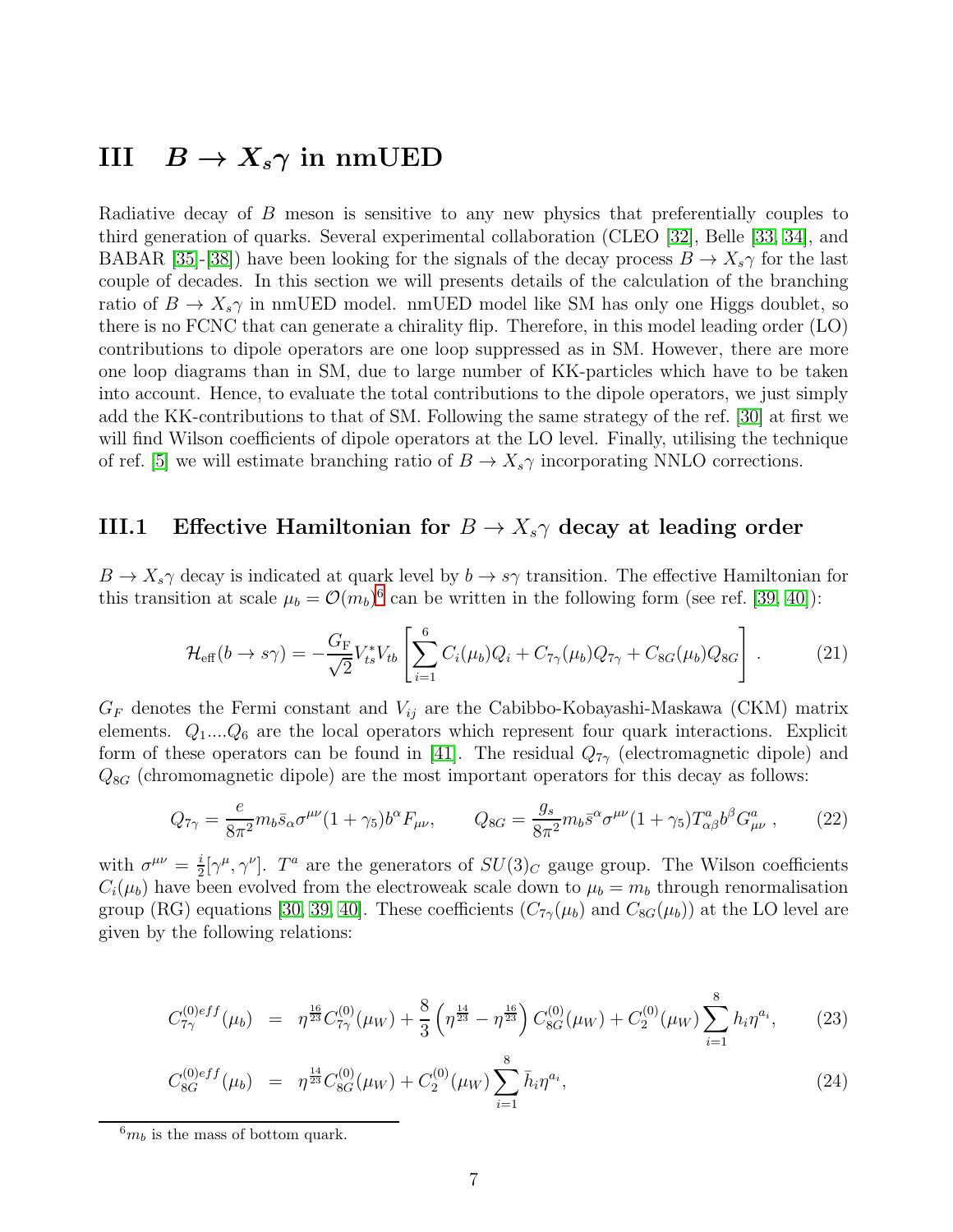with

$$
\eta = \frac{\alpha_s(\mu_W)}{\alpha_s(\mu_b)}, \quad \alpha_s(\mu_b) = \frac{\alpha_s(M_Z)}{1 - \beta_0 \frac{\alpha_s(M_Z)}{2\pi} \ln(M_Z/\mu_b)}, \qquad \beta_0 = \frac{23}{3}, \qquad (25)
$$

and

$$
C_2^{(0)}(\mu_W) = 1, \t\t(26)
$$

$$
C_{7\gamma}^{(0)}(\mu_W) = -\frac{1}{2}D'(x_t, r_f, r_V, R^{-1}), \qquad (27)
$$

$$
C_{8G}^{(0)}(\mu_W) = -\frac{1}{2}E'(x_t, r_f, r_V, R^{-1}).
$$
\n(28)

Rest of the Wilson coefficients vanish at electroweak scale  $(\mu_W)$ . The LO approximation is indicated by the superscript "0". The values of  $a_i$ ,  $h_i$  and  $\bar{h}_i$  can be obtained from [\[30\]](#page-21-8).

The functions  $D'(x_t, r_f, r_V, R^{-1})$  and  $E'(x_t, r_f, r_V, R^{-1})$  are the total (SM+nmUED) contributions at the LO as given by:

<span id="page-7-0"></span>
$$
D'(x_t, r_f, r_V, R^{-1}) = D'_0(x_t) + \sum_{n=1}^{\infty} D'_n(x_t, x_{f^{(n)}}, x_{V^{(n)}}),
$$
\n(29)

and

<span id="page-7-1"></span>
$$
E'(x_t, r_f, r_V, R^{-1}) = E'_0(x_t) + \sum_{n=1}^{\infty} E'_n(x_t, x_{f^{(n)}}, x_{V^{(n)}}).
$$
\n(30)

Here  $D'_0(x_t)$  and  $E'_0(x_t)$  are the SM contributions at the electroweak scale [\[42\]](#page-22-1):

$$
D_0'(x_t) = -\frac{(8x_t^3 + 5x_t^2 - 7x_t)}{12(1 - x_t)^3} + \frac{x_t^2(2 - 3x_t)}{2(1 - x_t)^4} \ln x_t,
$$
\n(31)

$$
E'_0(x_t) = -\frac{(x_t^3 - 5x_t^2 - 2x_t)}{4(1 - x_t)^3} + \frac{3}{2} \frac{x_t^2}{(1 - x_t)^4} \ln x_t,
$$
\n(32)

where  $x_t = \frac{m_t^2}{M_W^2}$ ,  $x_{V^{(n)}} = \frac{m_{V^{(n)}}^2}{M_W^2}$  and  $x_{f^{(n)}} =$  $m^2_{f^{(n)}}$  $\frac{f^{(n)}}{M_W^2}$ .  $m_{V^{(n)}}$  and  $m_{f^{(n)}}$  are the solutions of transcendental equation given in Eq. [10.](#page-3-2)

We will now present the nmUED contribution to the magnetic penguin diagrams. But before delving into that we must mention an important issue. Due to the presence several BLTs in the nmUED action, KK-masses and couplings involving KK-excitations are non-trivially modified in comparison to their UED counterparts. Consequently, it would not be possible to get the expressions of  $D'$  and  $E'$  in nmUED simply by rescaling the results of UED model [\[30\]](#page-21-8). Hence, we have computed the functions  $D'_n(x_t, x_{f^{(n)}}, x_{V^{(n)}})$  and  $E'_n(x_t, x_{f^{(n)}}, x_{V^{(n)}})$  starting from the scratch. One can readily see (from Eqs. [33](#page-9-0) and [34\)](#page-10-0) that they are drastically different from that of the UED version (Eqs. 3.33 and 3.34 of ref. [\[30\]](#page-21-8)). However, if we switch-off the boundary terms i.e., setting  $r_f, r_V = 0$ , we can reproduce the expressions given by the Eqs. 3.33 and 3.34 in ref. [\[30\]](#page-21-8) from our results. The functions  $D'_n(x_t, x_{f^{(n)}}, x_{V^{(n)}})$  and  $E'_n(x_t, x_{f^{(n)}}, x_{V^{(n)}})$  are the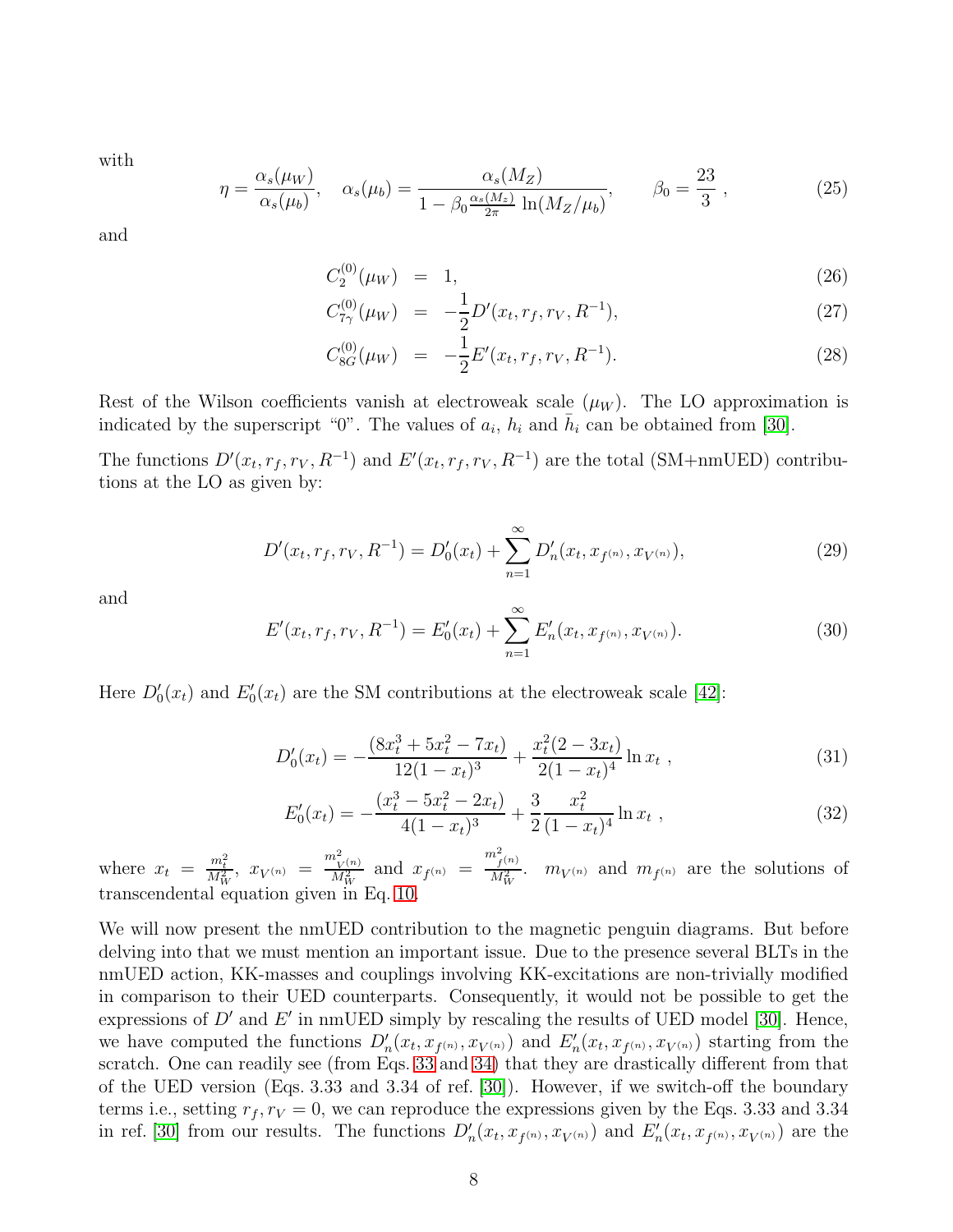sum of the KK-contributions that are calculated from the magnetic penguin diagrams (given in Fig. [1\)](#page-8-0) in nmUED model with on shell photon and gluon respectively.

While we compute the one loop penguin diagrams to estimate the contributions of KKexcitation to the branching ratio of  $B \to X_s \gamma$ , we have considered interactions which couple a zero-mode field to a pair of KK-excitations having same KK-number. Since we have explicitly checked that the final results would not change significantly even if one sums all the possible off-diagonal contributions<sup>[7](#page-8-1)</sup> [\[26,](#page-21-4) [27\]](#page-21-5).



<span id="page-8-0"></span>Figure 1: Magnetic penguin diagrams

<span id="page-8-1"></span><sup>&</sup>lt;sup>7</sup>In nmUED, one can have non-zero interactions involving KK-excitations with KK-numbers  $n, m$  and  $p$ where  $n + m + p$  is an even number. This is a direct consequences of KK-parity conservation.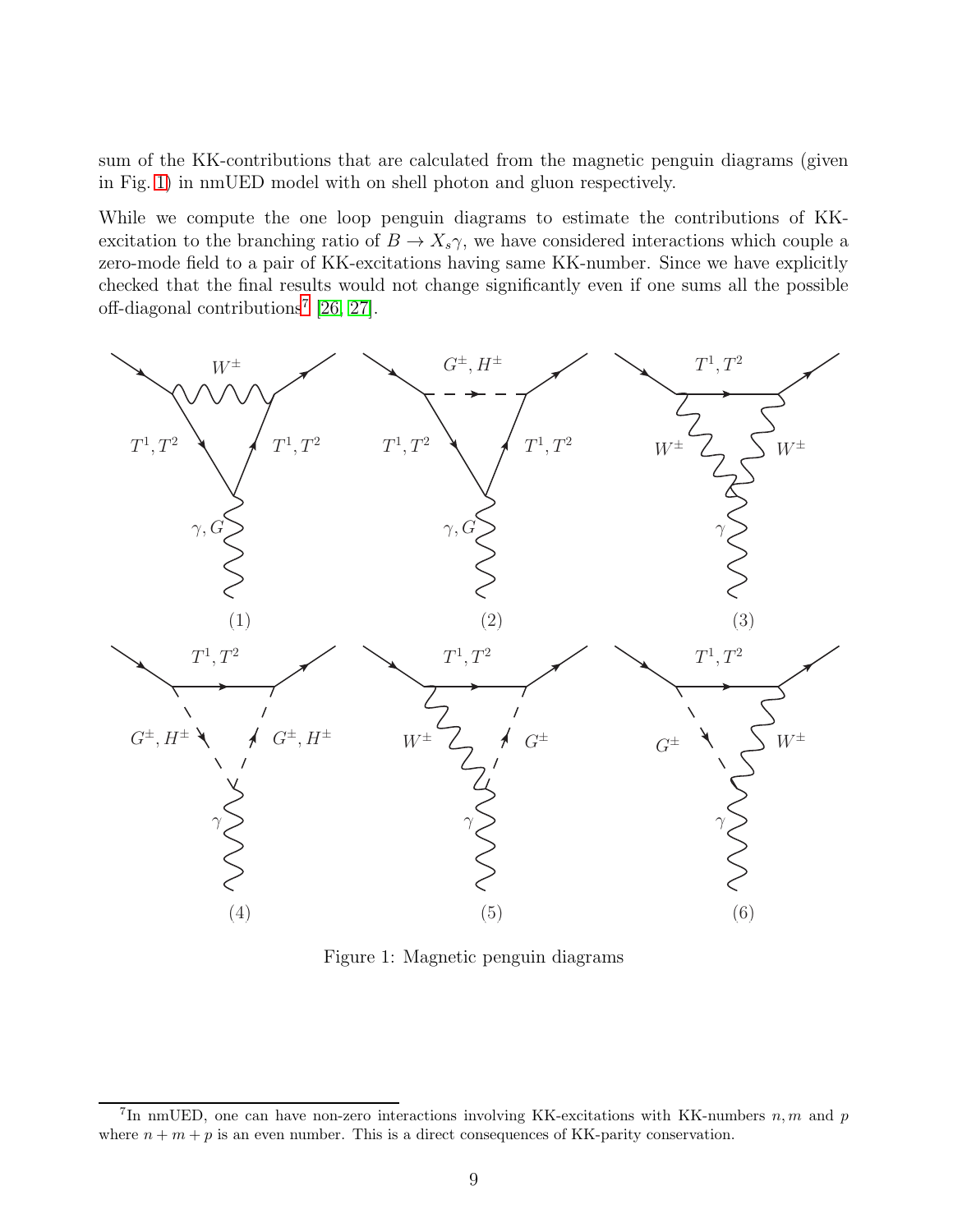Let us write down the function  $D'_n(x_t, x_{f^{(n)}}, x_{V^{(n)}})$  which is obtained from electromagnetic magnetic penguin diagrams as in Fig. [1,](#page-8-0)

<span id="page-9-0"></span>
$$
D'_{n}(x_{t}, x_{f^{(n)}}, x_{V^{(n)}}) = \frac{2}{3} E'_{n}(x_{t}, x_{f^{(n)}}, x_{V^{(n)}}) + \frac{(T_{1}^{n})^{2}}{12} \left[ \frac{1}{(1 + x_{V^{(n)}} - x_{f^{(n)}})^{4}} \left( \left( -31 + 18 \ln(\frac{x_{f^{(n)}}}{1 + x_{V^{(n)}}}) \right) x_{f^{(n)}}^{3} \right) \right]
$$
  
\n
$$
-3 \left( -19 + 2 \ln(\frac{x_{f^{(n)}}}{1 + x_{V^{(n)}}}) x_{f^{(n)}}^{2} (1 + x_{V^{(n)}}) - 33x_{f^{(n)}} (1 + x_{V^{(n)}})^{2} + 7(1 + x_{V^{(n)}})^{3} \right)
$$
  
\n
$$
- \frac{1}{(1 - x_{t} + x_{V^{(n)}} - x_{f^{(n)}})^{2}} \left( 6 \ln(\frac{x_{f^{(n)}} + x_{t}}{1 + x_{V^{(n)}}}) (x_{f^{(n)}} + x_{t})^{2} (-1 + 3x_{f^{(n)}} + 3x_{t} - x_{V^{(n)}}) \right)
$$
  
\n
$$
+ \left( 12(x_{f^{(n)}} + x_{t})^{2} + 12(x_{f^{(n)}} + x_{t}) (-1 + x_{t} + x_{f^{(n)}} - x_{V^{(n)}}) \right)
$$
  
\n
$$
+ 7(-1 + x_{t} + x_{f^{(n)}} - x_{V^{(n)}})^{2} \right) (-1 + x_{t} + x_{f^{(n)}} - x_{V^{(n)}}) \right)
$$
  
\n
$$
+ 6x_{f^{(n)}} (1 + x_{V^{(n)}})^{2} - (1 + x_{V^{(n)}})^{3} \right)
$$
  
\n
$$
+ 6x_{f^{(n)}} (1 + x_{V^{(n)}})^{2} - (1 + x_{V^{(n)}})^{3} \right) - \frac{1}{(1 - x_{t} + x_{V^{(n)}})} x_{f^{(n)}}^{2} (1 + x_{V^{(n)}})
$$
  
\n
$$
+ 6x_{f^{(n)}} (1 + x_{V^{(n)}})^{2} - (1 + x_{V^{(n)}})^{3} \right)
$$
  
\n
$$
\left( (I_{1
$$

while the function  $E'_n(x_t, x_{f^{(n)}}, x_{V^{(n)}})$  is related to the first two diagrams (given in Fig. [1\)](#page-8-0) only when we consider the chromomagnetic operator in the  $b \to sG$  transition. The form of the function  $E'_n(x_t, x_{f^{(n)}}, x_{V^{(n)}})$  in nmUED is given as the following: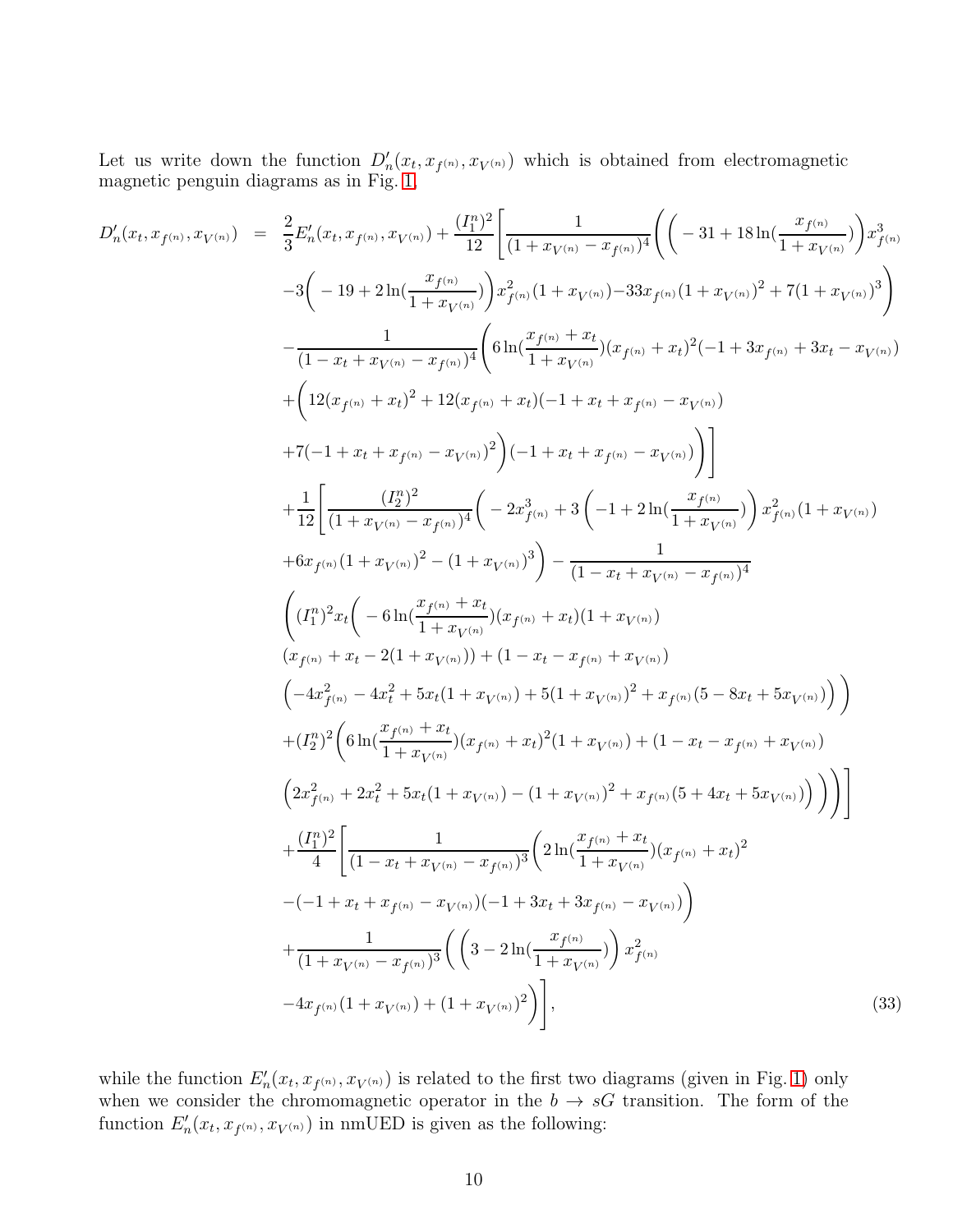<span id="page-10-0"></span>
$$
E'_{n}(x_{t}, x_{f^{(n)}}, x_{V^{(n)}}) = \frac{1}{12} \Bigg[ \frac{6\Big(2(I_{1}^{n})^{2} + \Big(1 + 2\ln(\frac{x_{f^{(n)}}}{1 + x_{V^{(n)}}})\Big)(I_{2}^{n})^{2}\Big)x_{f^{(n)}}^{2}}{(-1 + x_{f^{(n)}} - x_{V^{(n)}})^{3}} - \frac{8(I_{1}^{n})^{2} - 2(I_{2}^{n})^{2}}{(-1 + x_{f^{(n)}} - x_{V^{(n)}})} + \frac{6\ln(\frac{x_{f^{(n)}}}{1 + x_{V^{(n)}}})(x_{f^{(n)}} + x_{t})^{3}((I_{2}^{n})^{2} + (I_{1}^{n})^{2}(2 + x_{t}))}{(-1 + x_{t} + x_{f^{(n)}} - x_{V^{(n)}})^{4}} - \frac{6(x_{f^{(n)}} + x_{t})^{2}}{(-1 + x_{t} + x_{f^{(n)}} - x_{V^{(n)}})^{3}} \Bigg(\Big(1 + 2\ln(\frac{x_{f^{(n)}} + x_{t}}{1 + x_{V^{(n)}}})\Big)(I_{2}^{n})^{2} + (I_{1}^{n})^{2}\Big(2 + \Big(1 + 4\ln(\frac{x_{f^{(n)}} + x_{t}}{1 + x_{V^{(n)}}})\Big)x_{t}\Big)\Bigg) + \frac{3(x_{f^{(n)}} + x_{t})}{(-1 + x_{t} + x_{f^{(n)}} - x_{V^{(n)}})^{2}} \Bigg(\Big(3 + 2\ln(\frac{x_{f^{(n)}} + x_{t}}{1 + x_{V^{(n)}}})\Big)(I_{2}^{n})^{2} + (I_{1}^{n})^{2}\Big(-2 - 4\ln(\frac{x_{f^{(n)}} + x_{t}}{1 + x_{V^{(n)}}}) + \Big(7 + 10\ln(\frac{x_{f^{(n)}} + x_{t}}{1 + x_{V^{(n)}}})\Big)x_{t}\Bigg)\Bigg) - \frac{2\Big((I_{2}^{n})^{2} + 2(I_{1}^{n})^{2}\Big(-2 + \Big(5 + 3\ln(\frac{x_{f^{(n)}} + x_{t}}{1 + x_{V^{(n)}}})\Big)x_{t}\Big)\Big)}{(-1 + x_{t} + x_{f^{(n)}} - x_{V^{(n)}}}\Bigg(\frac{6\ln(\frac{x_{f^{(n)}}}{1 + x_{V^{(n)}}})(
$$

Expressions for  $I_1^n$  and  $I_2^n$  are given in the appendix [A](#page-16-0) (see Eqs. [A-10](#page-19-6) and [A-11\)](#page-19-7).

#### III.2 Branching fraction for  $B \to X_s \gamma$  decay

Radiative decay of B meson shows strong dependence on b quark mass  $(m_b)$  and the CKM matrix ( $V_{\text{CKM}}$ ) elements. In order to reduce the uncertainties on  $m_b$  and  $V_{\text{CKM}}$  it is a usual practice to normalise it by the measured semileptonic decay rate  $Br(B \to X_c e \bar{\nu}_e)$ . Finally, in the leading logarithmic approximation one can write this ratio as:

$$
\frac{Br(B \to X_s \gamma)}{Br(B \to X_c e \bar{\nu}_e)} = \frac{|V_{ts}^* V_{tb}|^2}{|V_{cb}|^2} \frac{6\alpha_{\rm em}}{\pi f(z)} |C_7^{(0)eff}(\mu_b)|^2, \tag{35}
$$

where,

$$
f(z) = 1 - 8z^2 + 8z^6 - z^8 - 24z^4 \ln z \tag{36}
$$

is known as the phase space factor in  $Br(B \to X_c e \bar{\nu}_e)$  with  $z = m_c/m_b$ .  $m_c$  being the charm quark mass and  $\alpha_{em}$  is the fine structure constant.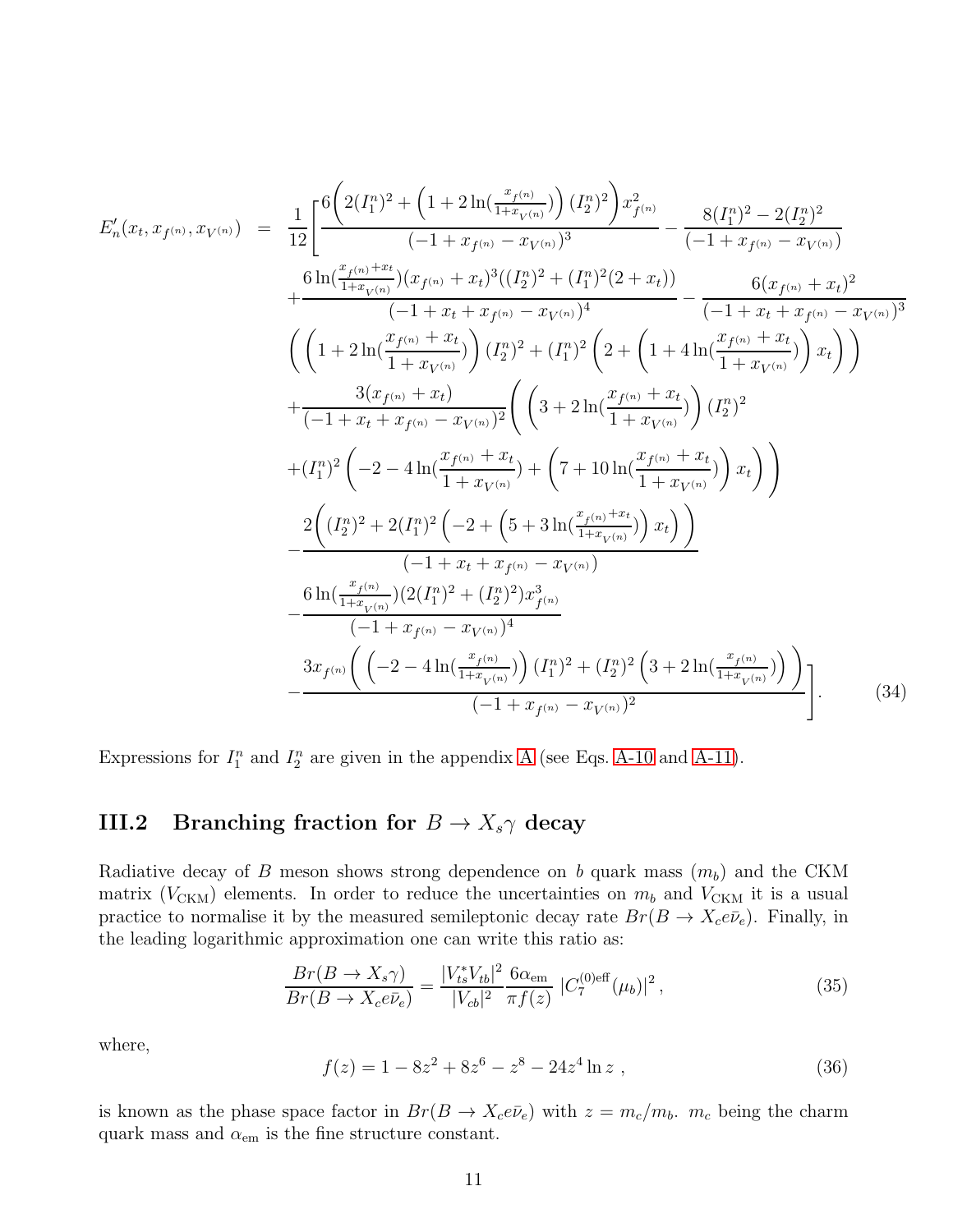$B \to X_s \gamma$  branching ratio has been predicted in the SM at a very high level of accuracy with the incorporation of higher order QED and QCD corrections. As for example refs. [\[43,](#page-22-2) [44\]](#page-22-3) provide the full next-to leading order (NLO) QCD and QED corrections in two different ways. Accuracy of the present experimental data demands that we should also include NNLO QCD corrections in our analysis. The first attempt to estimate NNLO QCD corrections for this process in SM was presented in ref. [\[45\]](#page-22-4). Finally a recent article [\[5\]](#page-19-4) provides an updated and more complete NNLO QCD corrections to this process. Following [\[5\]](#page-19-4) one can incorporate NNLO QCD corrections to the branching ratio of  $B \to X_s \gamma$  in a model of BSM, provided the BSM contributions are additive to the SM Wilson coefficients. In the following, we simply follow the procedure of ref. [\[5\]](#page-19-4):

<span id="page-11-2"></span>
$$
Br^{\text{NNLO}}(B \to X_s \gamma) \times 10^4 = (3.36 \pm 0.23) - 8.22 \Delta C_7 - 1.99 \Delta C_8. \tag{37}
$$

Here  $\Delta C_7$  and  $\Delta C_8$  stand for the BSM contributions to Wilson coefficients for electromagnetic and chromomagnetic dipole operators. According to our convention,  $\Delta C_7$  =  $-\frac{1}{2}$  $\frac{1}{2}\sum_{n=1}^{\infty}D'_{n}(x_{t},x_{f^{(n)}},x_{V^{(n)}})$  and  $\Delta C_{8}=-\frac{1}{2}$  $\frac{1}{2} \sum_{n=1}^{\infty} E'_n(x_t, x_{f^{(n)}}, x_{V^{(n)}})$ . In the following section we will present the numerical estimates of the branching fraction in nmUED models including NNLO QCD corrections.

#### IV Numerical results

The branching ratio of  $B \to X_s \gamma$  depends on several Wilson coefficients. Among which, the coefficients of chromomagnetic dipole and electromagnetic dipole operators  $(D'_n(x_t, x_{f^{(n)}}, x_{V^{(n)}})$ and  $E'_{n}(x_t, x_{f^{(n)}}, x_{V^{(n)}})$  depend on fermion as well as gauge boson KK-masses, SM W-boson mass  $M_W$  and top quark mass  $m_t^8$  $m_t^8$ . In view of the effect of SM Higgs mass on vacuum stability in mUED model  $[47]$  we sum the contributions up to 5 KK-levels<sup>[9](#page-11-1)</sup> while estimating Wilson coefficients which are added to SM counterparts. This sum is convergent in UED model with one extra space-like dimension, as long as we confine ourselves to one loop calculation [\[48\]](#page-22-6).

#### IV.1 Probable bounds on  $R^{-1}$  in nmUED scenario

In this sub-section we present and discuss the main results of our analysis. We have already mentioned that in nmUED scenario KK-masses and various couplings among KK-excitations are the functions of BLT parameters. In Fig. [2](#page-12-0) we have presented numerical values of branching ratio for  $B \to X_s \gamma$  as function of BLT parameters. There are four different panels corresponding to four different values of scaled gauge BLT parameter  $R_V (\equiv r_V / R)$ . In each panel, we show the variation of the branching ratio with  $R^{-1}$  for different values of scaled fermion BLT parameters  $R_f (\equiv r_f / R)$ .

<sup>&</sup>lt;sup>8</sup>We have used  $M_W = 80.38$  GeV and  $m_t = 173.21$  GeV as given in ref. [\[46\]](#page-22-7).

<span id="page-11-1"></span><span id="page-11-0"></span><sup>9</sup>Earlier articles used 20-30 KK-levels while summing up the contributions from KK-modes.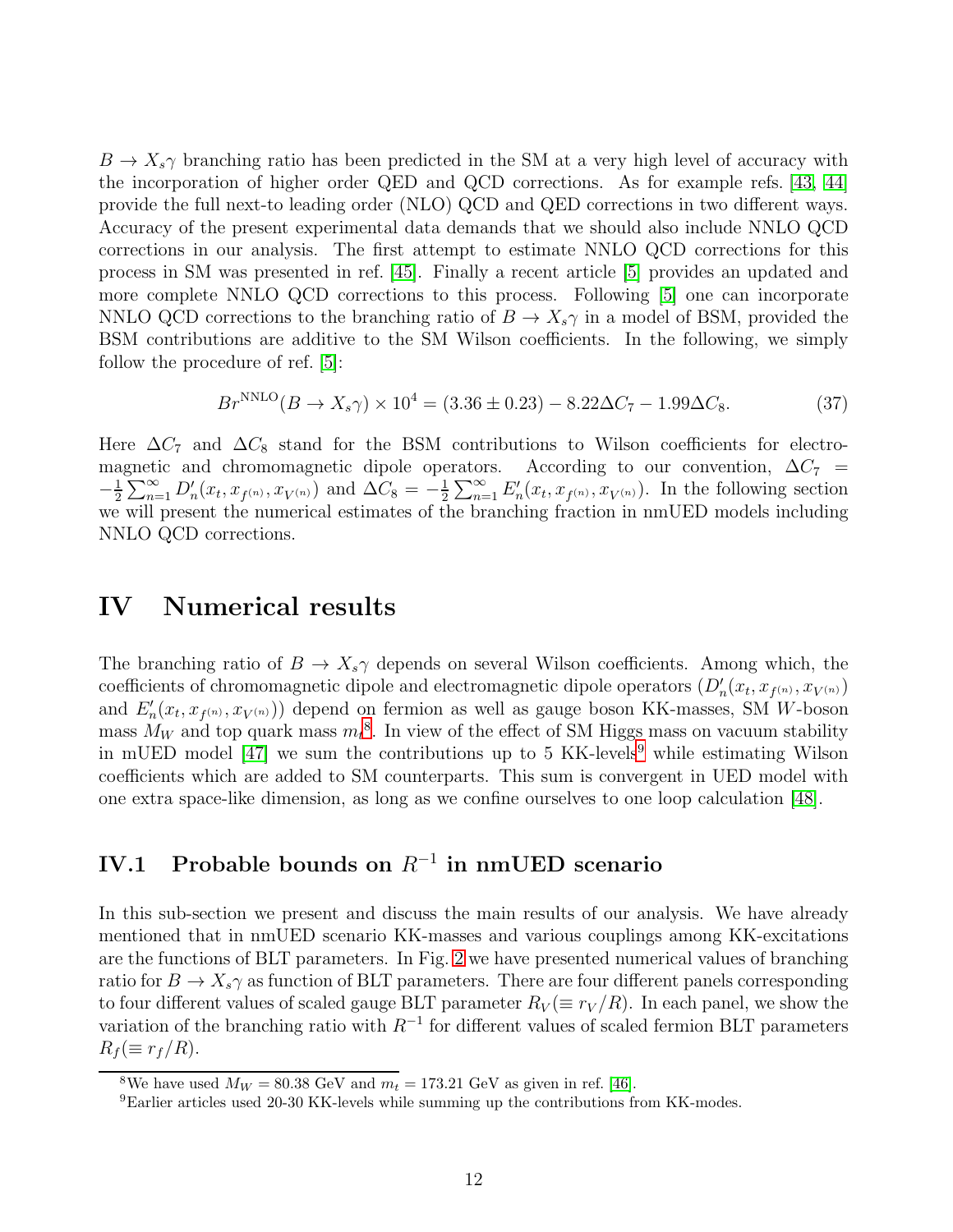

<span id="page-12-0"></span>Figure 2: Dependence of the branching ratio  $(B \to X_s \gamma)$  on  $R^{-1}$  for several values of  $R_f = r_f/R$ . The four panels correspond to different  $R_V = r_V / R$ . We have used the central value in Eq. [37](#page-11-2) to generate the curves for different values of gauge and fermion BLT parameters. We sum the contributions up to 5 KK-levels in Eqs. [29](#page-7-0) and [30](#page-7-1) while estimating Wilson coefficients. The horizontal grey band corresponds to the  $2\sigma$  allowed range of experimental value of the above branching ratio.

Before going into further details of numerical results, let us comment on the range of values of BLT parameters used in our analysis. Generically BLT parameters may positive or negative. However, it is clear from Eq. [9](#page-3-3) that, for  $r_f/R = -\pi$  the 0-mode solution becomes divergent and beyond  $r_f/R = -\pi$  the 0-mode fields become ghost-like. Hence any values of BLT parameters lower than  $-\pi$  should be avoided. For the sake of completeness we have presented numerical results for some negative BLT parameters. Although, analysis of electroweak precision data [\[27\]](#page-21-5) disfavours large portion of negative BLT parameters.

Curves in each of the panels of Fig. [2](#page-12-0) represent variation of branching ratios (SM+nmUED) of  $B \to X_s \gamma$  with  $R^{-1}$ , for a specific set of BLT parameters  $(R_V, R_f)$ . We have used the central value of Eq. [37](#page-11-2) while calculating the branching ratio. The branching ratio increases with the increasing values of  $R^{-1}$  and asymptotically converges to its SM value as  $R^{-1} \to \infty$ . The suppression of the branching ratio for relatively smaller values of  $R^{-1}$  is a consequence of destructive interference of nmUED with the SM.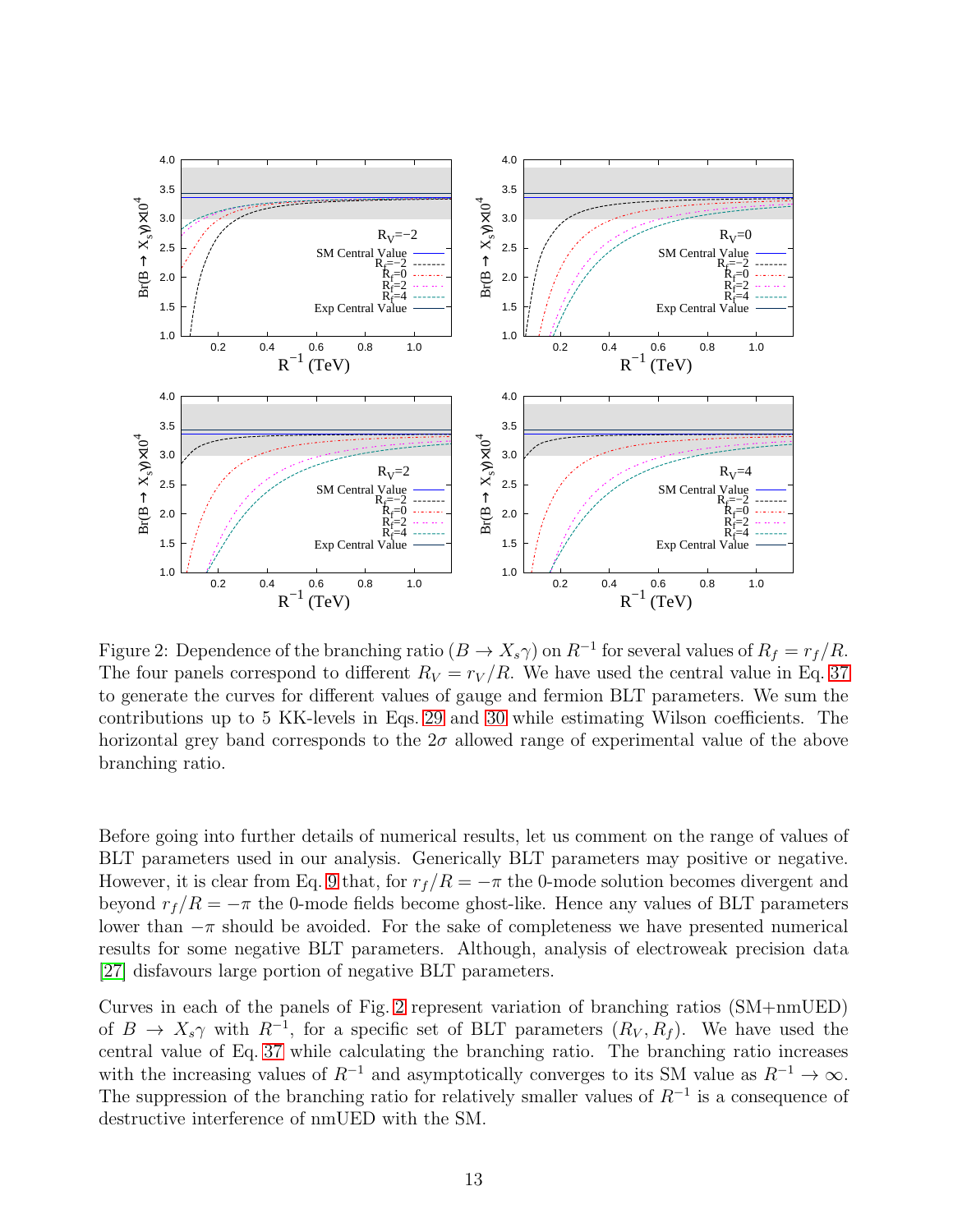Furthermore, keeping  $R_V$  fixed at positive values, if we change  $R_f$  from positive to negative domain, KK-fermion masses would increase thus diminishing the values of loop functions  $D'_n$ and  $E'_{n}$ . As in the concerned decay nmUED contribution destructively interferes with the SM contribution, decay branching ratio does not deviate drastically from its SM value. On the other hand, negative values of  $R_V$  would also increase the KK-gauge boson masses, but in this case the couplings (via the overlap integrals  $I_1^n$  and  $I_2^n$ ) would make the nmUED contribution large leading to a large deviation of  $B \to X_s \gamma$  branching ratio from its SM value. If we contrast this limit on  $R^{-1}$ , with the same derived from the analysis of electroweak precision test (EWPT) [\[27\]](#page-21-5), we see that EWPT would prefer higher values of  $R^{-1}$  for negative  $R_f$ . This can be explained from the enhanced coupling of a  $n^{th}$  KK-W-boson to a pair of SM fermions  $[27]^{10}$  $[27]^{10}$  $[27]^{10}$  $[27]^{10}$ .

Comparing the branching ratio obtained from our calculation with experimental data, we could constrain the parameters of nmUED. We have three free parameters at our dispense, while we have only one experimental data (the branching ratio). So we would like to see what would be the lower limits on  $R^{-1}$  for some fixed values of BLT parameters  $R_f$  and  $R_V$ . While deriving the limits we actually compare the quantity  $-8.22\Delta C_7 - 1.99\Delta C_8 \equiv \delta$  with  $2\sigma$  downward fluctuation of the difference between the experimental data (Eq. [1\)](#page-1-1) and the SM prediction (Eq. [2\)](#page-1-2). We would like to remind that the above quantity  $(\delta)$  is exactly the nmUED contribution (including NNLO QCD corrections) to  $B \to X_s \gamma$  branching ratio following the Eq. [37.](#page-11-2) To obtain the 95% C.L. lower limit on  $R^{-1}$ , (for a fix set of values for  $R_f$  and  $R_V$ ) we add the experimental and theory errors in quadrature (call this quantity  $\sigma$ ) and see for which value of  $R^{-1}$ ,  $\delta$  equals to the  $2\sigma$  downward fluctuation of the difference between SM and experimental values of the branching ratio.

As for example, if  $R_f = 2$ ,  $R_V = 4$ ,  $R^{-1} > 487(503)$  GeV when we sum unto 5(20) KK-levels. For  $R_f = R_V = 4$ , lower limit on  $R^{-1}$  changes to 583(600) GeV. From the figures (Fig. [2\)](#page-12-0) it is clear that the limits are in the same ball park of those obtained from the analysis of  $B_s \to \mu^+\mu^-$ [\[27\]](#page-21-5). For a more comprehensive list of lower limits on  $R^{-1}$  we refer the reader to Table [1.](#page-13-1) The numbers in the following table also shows that our results are not very sensitive to the number of KK-level considered in the sum while evaluating  $\Delta C_7$  and  $\Delta C_8$ . The infinite series quickly converges as stated in [\[48\]](#page-22-6).

|       | $R_V = -2$ |             | $R_V=0$    |                | $R_V=2$    |             | $R_V=4$    |             | $R_V=6$    |             |
|-------|------------|-------------|------------|----------------|------------|-------------|------------|-------------|------------|-------------|
| $R_f$ | 5 KK-level | 20 KK-level | 5 KK-level | KK-level<br>20 | 5 KK-level | 20 KK-level | 5 KK-level | 20 KK-level | 5 KK-level | 20 KK-level |
| $-2$  | 216.96     | 229.16      | 176.02     | 199.37         | 101.06     | 108.08      | 98.70      | 103.40      | 97.01      | 101.04      |
|       | 148.59     | 159.58      | 323.16     | 342.15         | 273.10     | 288.31      | 269.77     | 285.97      | 266.47     | 283.63      |
|       | 116.17     | 124.47      | 469.06     | 475.56         | 479.68     | 496.63      | 487.71     | 503.65      | 503.99     | 527.06      |
|       | 102.95     | 108.08      | 544.95     | 548.12         | 573.83     | 587.22      | 583.22     | 599.62      | 596.66     | 613.66      |
|       | 83.14      | 91.70       | 590.62     | 597.28         | 642.20     | 648.74      | 650.23     | 660.47      | 670.14     | 681.54      |

<span id="page-13-1"></span>Table 1: Lower limits on  $R^{-1}$  (in GeV) derived from branching ratio of  $B \to X_s \gamma$  for several values of BLT parameters showing the insensitivity on the number of KK-levels in summation.

<span id="page-13-0"></span><sup>&</sup>lt;sup>10</sup>We must keep in mind that in nmUED, nontrivial correction to T and U parameters arise via the correction of  $G_F$  through  $n^{\hat{t}h}$  KK-W-boson mediated 4-fermion interaction. For details see ref. [\[27\]](#page-21-5).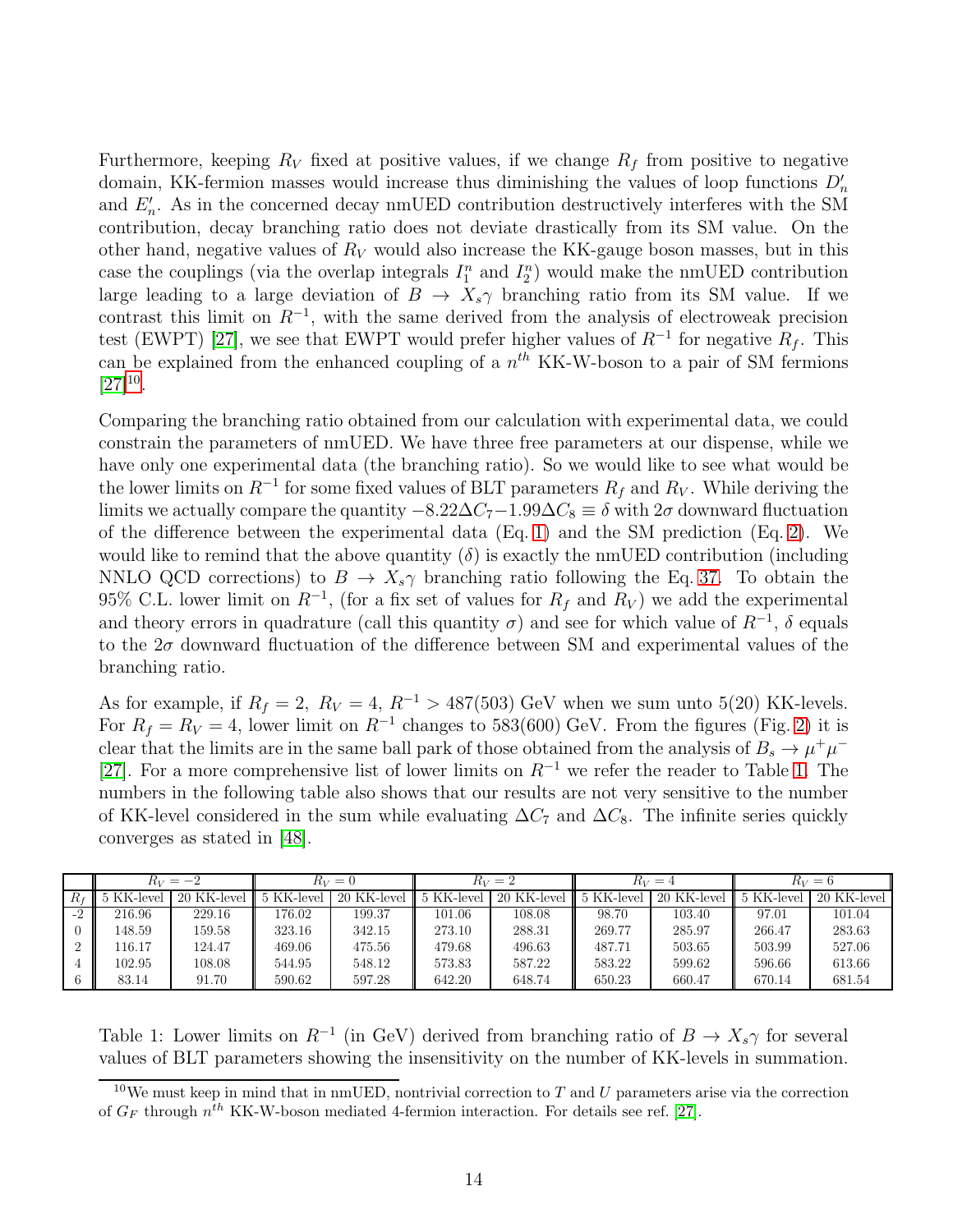

<span id="page-14-0"></span>Figure 3: 95% C.L. exclusion contours in  $R_f - R^{-1}$  plane for five different choices of  $R_V$  from branching ratio of  $B \to X_s \gamma$  decay. The area below a particular line (fixed  $R_V$ ) has been excluded at 95% C.L.

Finally, in Fig. [3](#page-14-0) we would like to show the region of parameter space which has been excluded by current experimentally measured branching ratio of  $B \to X_s \gamma$ . In this figure we have plotted contours corresponding to five different values of  $R_V$  in  $R_f - R^{-1}$  plane. The region below a particular line has been excluded at 95% C.L. Nature of these contours can be understood with the help of Fig. [2.](#page-12-0) Let us focus on a particular panel which corresponds to a positive value of  $R_V$ . As we have seen that negative BLT parameters would not give any meaningful limit on  $R^{-1}$ , so we have restricted our discussions for positive BLT parameters only. If we imagine a vertical line corresponding to a fixed value of  $R^{-1}$ , then we can see that the branching ratio is lower for higher values of  $R_f$ , which is obvious because KK-masses decrease with increasing BLT parameters. We have already mentioned that KK-contributions destructively interfere with SM contributions, hence for lower KK-mass we obtain lower branching ratio. So to obtain a fixed value of branching ratio at higher values of  $R^{-1}$ , we need higher values of  $R_f$ . Overall this effect is slightly enhanced by higher values of  $R_V$ .

To this end, we would like to mention that we have restricted ourselves for the choice of BLT parameters up to 6. The reason is that, if we look at the Fig. [3](#page-14-0) (or Table [1\)](#page-13-1) then it is clear that the lower limits on  $R^{-1}$  are weakly sensitive to the gauge BLT parameter  $R_V$ . So, we expect that lower limit on  $R^{-1}$  for greater values of  $R_V$  would not drastically change.

## • Bound on  $R^{-1}$  in UED model

Before we conclude let us quickly review the impact our analysis on UED model. Branching ratio of  $B \to X_s \gamma$  in the UED model can be straightforwardly obtained from the nmUED results if we set  $r_V = r_f = 0$ . Under this situation the functions  $D'_n(x_t, x_{f^{(n)}}, x_{V^{(n)}})$  and  $E'_{n}(x_t, x_{f^{(n)}}, x_{V^{(n)}})$  given in Eqs. [33](#page-9-0) and [34](#page-10-0) would convert into their UED forms. Further, in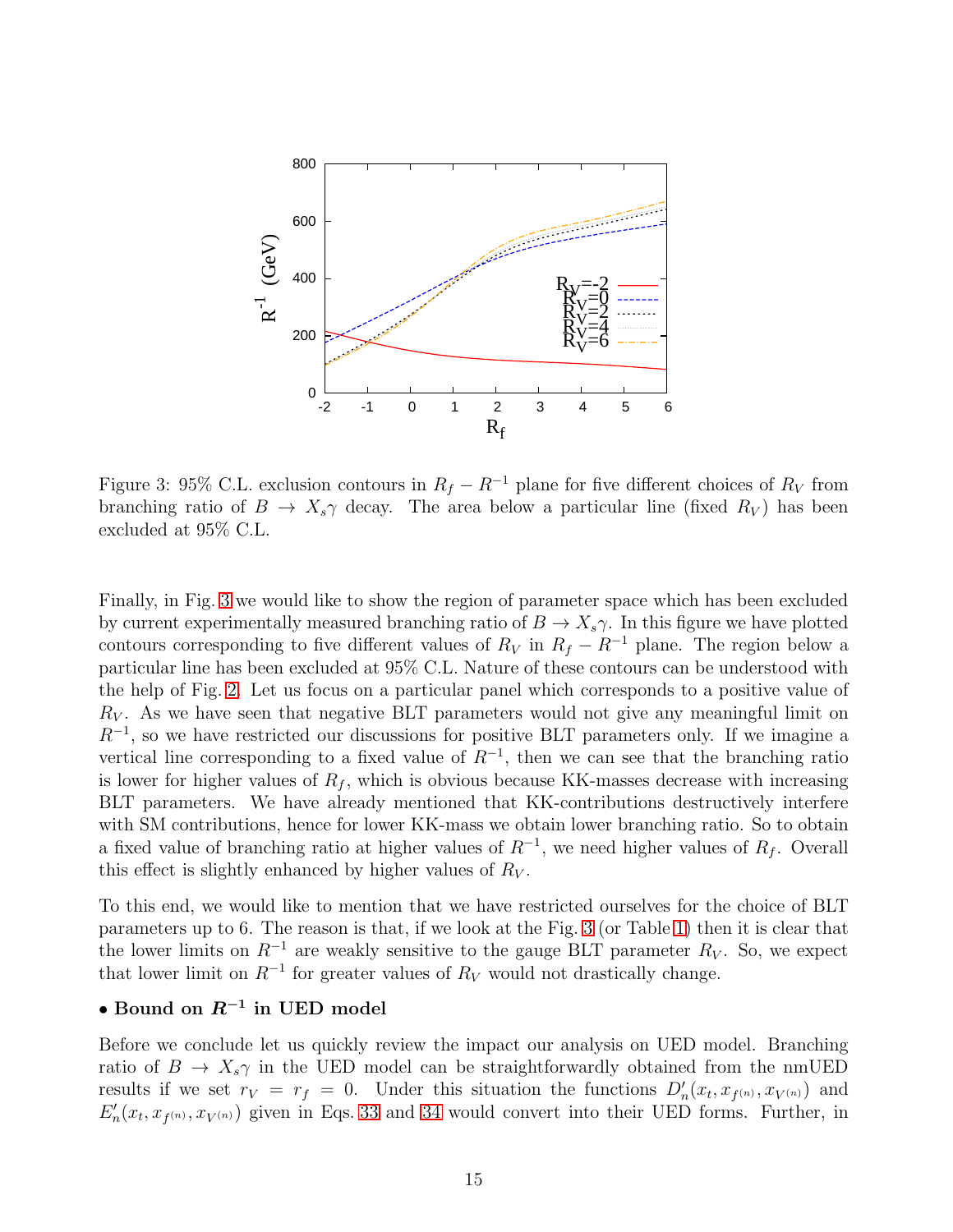this limit  $n^{th}$  mode of KK-mass become equal to  $nR^{-1}$  while the overlap integrals  $I_1^n$  and  $I_2^n$ become unity. We have verified that in this vanishing BLT limit the forms of these functions  $(D'_n(x_t, x_{f^{(n)}}, x_{V^{(n)}})$  and  $E'_n(x_t, x_{f^{(n)}}, x_{V^{(n)}})$  are identical with the one in ref. [\[30\]](#page-21-8)<sup>[11](#page-15-0)</sup>. One can easily read the lower limit on  $R^{-1}$  to be 323 GeV for  $r_V = r_f = 0$  from Table 1. Now this results is quite compatible with those that obtained from several other processes. For example  $(g-2)_{\mu}$  [\[49\]](#page-22-8),  $\rho$ -parameter [\[50\]](#page-22-9), FCNC process [\[30,](#page-21-8) [51,](#page-22-10) [52\]](#page-22-11) and electroweak observables like  $R_b$  $[26, 53]$  $[26, 53]$  would result into a lower limit on  $R^{-1}$  which is in the ballpark of 300 GeV. However, the projected tri-lepton signal at 8 TeV LHC one can derive lower limit on  $R^{-1}$  up to 1.2 TeV[\[54\]](#page-22-13), [\[55\]](#page-22-14).

Let us briefly compare our results with that obtained in ref. [\[56\]](#page-22-15). In ref. [56] the authors have calculated Wilson coefficients at the electroweak scale at the LO in UED model. They have not considered any further higher order corrections to this process. Subsequently they have compared their theoretical result with SM prediction which includes NLO QCD corrections. They have obtained a lower bound on  $R^{-1}$ (>600 GeV) at 95% C.L.. Incorporation of NNLO correction to our result reduce the effect of destructive interference in the branching ratio. That is to say, NNLO correction pushes the UED results more towards the experimental number, thereby reducing the value of lower limit on  $R^{-1}$  in our case in comparison to [\[56\]](#page-22-15).

#### V Conclusion

We have computed the effects of KK-excitations to the branching ratio of  $B \to X_s \gamma$  in a 4 + 1 dimensional scenario, called non-minimal Universal Extra Dimensional model, where all SM fields can propagate in the extra spatial dimension. This model is hallmarked by several boundary localised terms (kinetic, Yukawa etc.). Coefficients of these boundary localised terms parametrise the unknown radiative corrections to the masses and couplings in the full 5D theory. Consequently couplings and mass spectrum of KK-modes are modified in a non-trivial manner in the 4D effective theory in comparison to the minimal UED model. In our analysis we have used two different classes of BLT parameters. One is  $r_V$  which specifies coefficients of boundary terms for the gauge and Higgs sectors while  $r_f$  represents coefficients of boundary terms of fermions and Yukawa interactions. We have studied the effects of these BLT parameters on  $B \to X_s \gamma$  decay process.

Effective Hamiltonian for the decay process  $B \to X_s \gamma$  can be parametrised by series of Wilson coefficients. Among these coefficient we have calculated the coefficients for electromagnetic and chromomagnetic dipole operators. The corresponding Feynman (penguin) diagrams are listed in Fig. [1.](#page-8-0) Exploiting GIM mechanism we have incorporated contributions from 3 generations of quarks in our analysis. We estimate the total contribution coming from the penguin diagrams we have also considered the SM  $(0<sup>th</sup> KK-model)$  contributions with the KK-contributions. In view of a recent analysis relating the Higgs boson mass and cut-off of a UED theory [\[47\]](#page-22-5) we summed up to 5 KK-levels in our calculation. And finally using the ref. [\[5\]](#page-19-4) we have incorporated

<span id="page-15-0"></span><sup>&</sup>lt;sup>11</sup>In ref. [\[30\]](#page-21-8) mass of an  $n^{th}$  KK-excitation is  $nR^{-1}$ , as the authors of this article [30] have not considered any radiative corrections to the KK-masses in their analysis.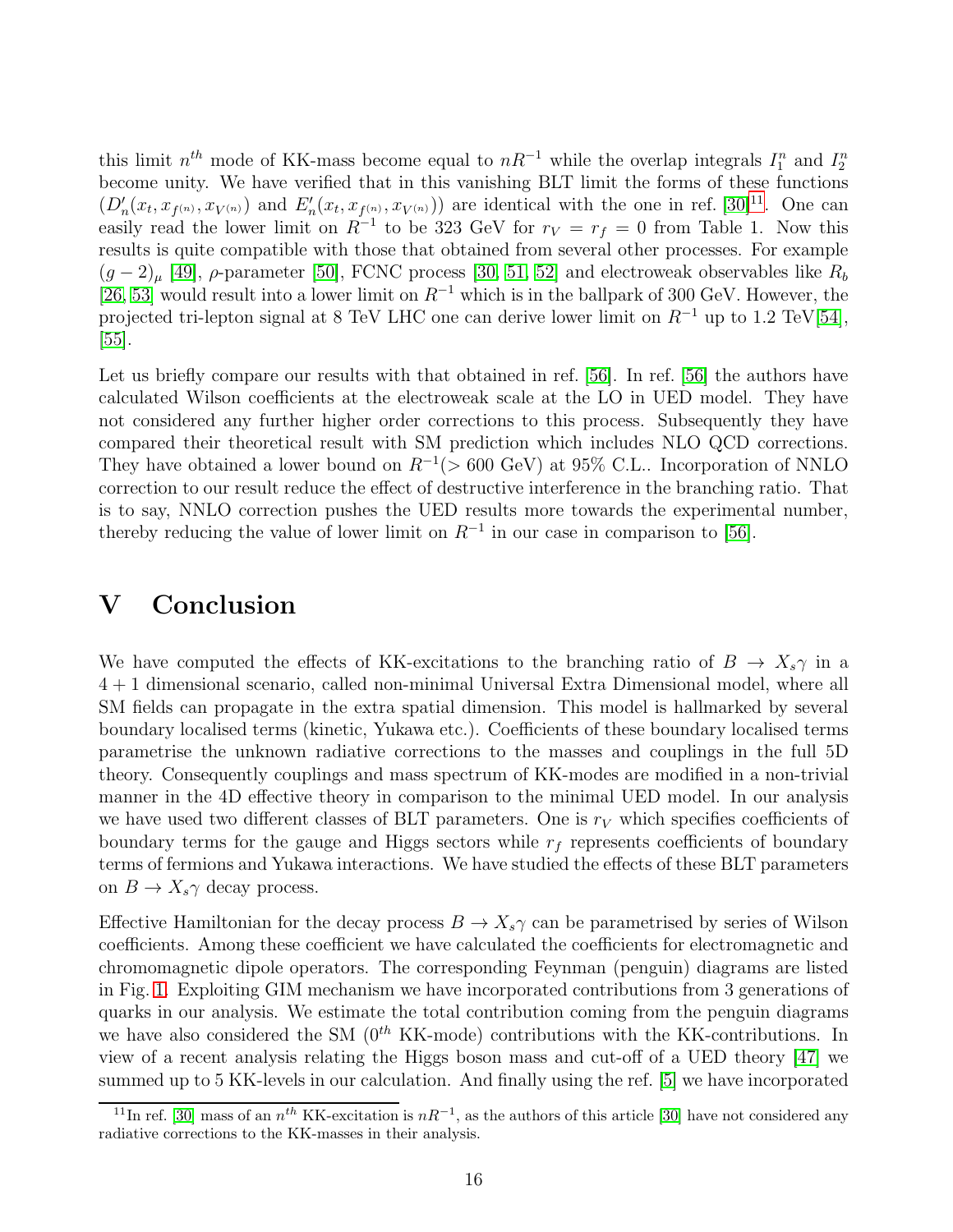NNLO QCD corrections in our analysis.

Present experimental data and theory prediction for  $Br(B_s \to X_s \gamma)$  allow only a narrow window for any BSM contribution to this decay amplitude. We have constrained the parameter space of nmUED model using the experimental data . Moreover in the vanishing BLT limits, we can reproduce the results of UED model ( $R_f = R_V = 0$  situation) from our calculation. Using the present analysis we obtained a lower limit of 323 GeV on  $R^{-1}$  at 95 % C.L. This limit on  $R^{-1}$  in UED model, is in the same ballpark with the limits those are obtained from the consideration of  $R_b$  [\[26\]](#page-21-4),  $\rho$ -parameters [\[50\]](#page-22-9) or  $B_s \to \mu^+\mu^-$  [\[27\]](#page-21-5). As in the nmUED model apart from the compactification radius there exists two extra BLT parameters (strictly holds for our consideration) so the bounds of the lower limit on  $R^{-1}$  in nmUED model would be much more relaxed than the UED model. Hence depending on the values BLT parameters (for example  $R_V = 6$  and  $R_f = 6$ ) the range of lower limit on  $R^{-1}$  can be as high as 670 GeV. This value is definitely very promising in nmUED model. Thus the recent experimental result of the branching ratio of  $B \to X_s \gamma$  can exclude large portion of the parameters space of this nmUED scenario. It is obvious from Fig. [3](#page-14-0) that lower limits on  $R^{-1}$  for negative values of BLT parameters are not so competitive and these values have been already ruled out from the consideration of electroweak precision data [\[27\]](#page-21-5).

Acknowledgements AD is partially supported by Department of Science and Technology, Science and Engineering Research Board (DST-SERB) research project. AS acknowledges support from Regional Centre for Accelerator-based Particle Physics (RECAPP), Harish-Chandra Research Institute, where the major portion of this work has been performed. Authors are grateful to Gautam Bhattacharyya for useful discussion.

# Appendices

#### <span id="page-16-0"></span>A Feynman rules for  $B \to X_s \gamma$  in nmUED

In this appendix we have listed the necessary Feynman rules needed for our computations. Assuming all momenta and fields are assumed to be incoming.

1)  $A^{\mu}W^{\nu\pm}S^{\mp}$ :  $g_2s_wM_{W^{(n)}}g_{\mu\nu}C$ , where C is given by:

$$
A^{\mu}W^{\nu(n)+}G^{(n)-}: C = 1,
$$
  
\n
$$
A^{\mu}W^{\nu(n)-}G^{(n)+}: C = -1,
$$
  
\n
$$
A^{\mu}W^{\nu(n)+}H^{(n)-}: C = 0,
$$
  
\n
$$
A^{\mu}W^{\nu(n)-}H^{(n)+}: C = 0.
$$
\n(4-1)

Here  $g_2$  is the  $SU(2)$  gauge coupling constant and  $s_w$  is the sin of Weinberg angle  $(\theta_w)$ .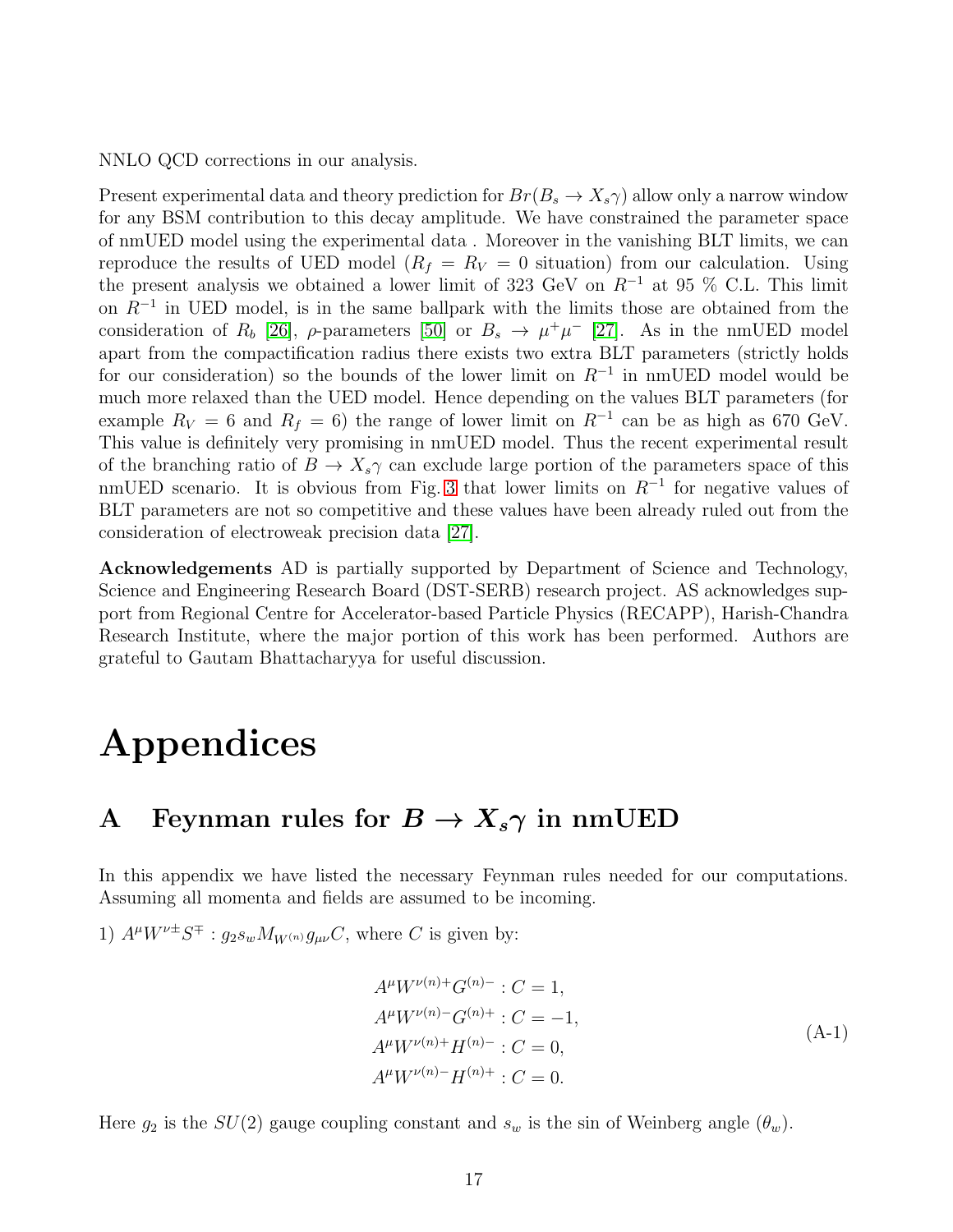2)  $A^{\mu}S_1^{\pm}S_2^{\mp}$  $2^{\frac{\pi}{2}}$ :  $-ig_2s_w(k_2-k_1)_{\mu}C$ , where C is given by:

$$
A^{\mu}G^{(n)+}G^{(n)-}: C = 1,
$$
  
\n
$$
A^{\mu}H^{(n)+}H^{(n)-}: C = 1,
$$
  
\n
$$
A^{\mu}G^{(n)+}H^{(n)-}: C = 0,
$$
  
\n
$$
A^{\mu}G^{(n)-}H^{(n)+}: C = 0.
$$
\n(A-2)

Here the scalar fields  $S \equiv H, G$ .

3)  $A^{\mu}(k_1)W^{\nu+}(k_2)W^{\lambda-}(k_3)$ :  $ig_2s_w [g_{\mu\nu}(k_2 - k_1)_\lambda + g_{\mu\lambda}(k_1 - k_3)_\nu + g_{\lambda\nu}(k_3 - k_2)_\mu].$  (A-3)

4)  $A^{\mu}\overline{f}_1 f_2$ :  $ig_2 s_w \gamma_{\mu} C$ , where C is given by:

$$
A^{\mu}\bar{u}_i u_i : C = \frac{2}{3},
$$
  
\n
$$
A^{\mu}\overline{T}_i^{1(n)}T_i^{1(n)} : C = \frac{2}{3},
$$
  
\n
$$
A^{\mu}\overline{T}_i^{2(n)}T_i^{2(n)} : C = \frac{2}{3},
$$
  
\n
$$
A^{\mu}\overline{T}_i^{1(n)}T_i^{2(n)} : C = 0,
$$
  
\n
$$
A^{\mu}\overline{T}_i^{2(n)}T_i^{2(n)} : C = 0.
$$
  
\n(A-4)

5)  $G^{\mu}\overline{f}_1 f_2$ :  $ig_s T^a_{\alpha\beta} \gamma_{\mu} C$ , where C is given by:

$$
G^{\mu}\bar{u}_i u_i : C = 1,
$$
  
\n
$$
G^{\mu}\bar{T}_i^{(n)}T_i^{(n)} : C = 1,
$$
  
\n
$$
G^{\mu}\bar{T}_i^{2(n)}T_i^{2(n)} : C = 1,
$$
  
\n
$$
G^{\mu}\bar{T}_i^{(n)}T_i^{2(n)} : C = 0,
$$
  
\n
$$
G^{\mu}\bar{T}_i^{2(n)}T_i^{2(n)} : C = 0,
$$
  
\n(A-5)

6)  $S^{\pm} \overline{f}_1 f_2 = \frac{g_2}{\sqrt{2} M}$  $\sqrt{2}M_{W^{(n)}}$  $(P_L C_L + P_R C_R)$ , where  $C_L$  and  $C_R$  are given by: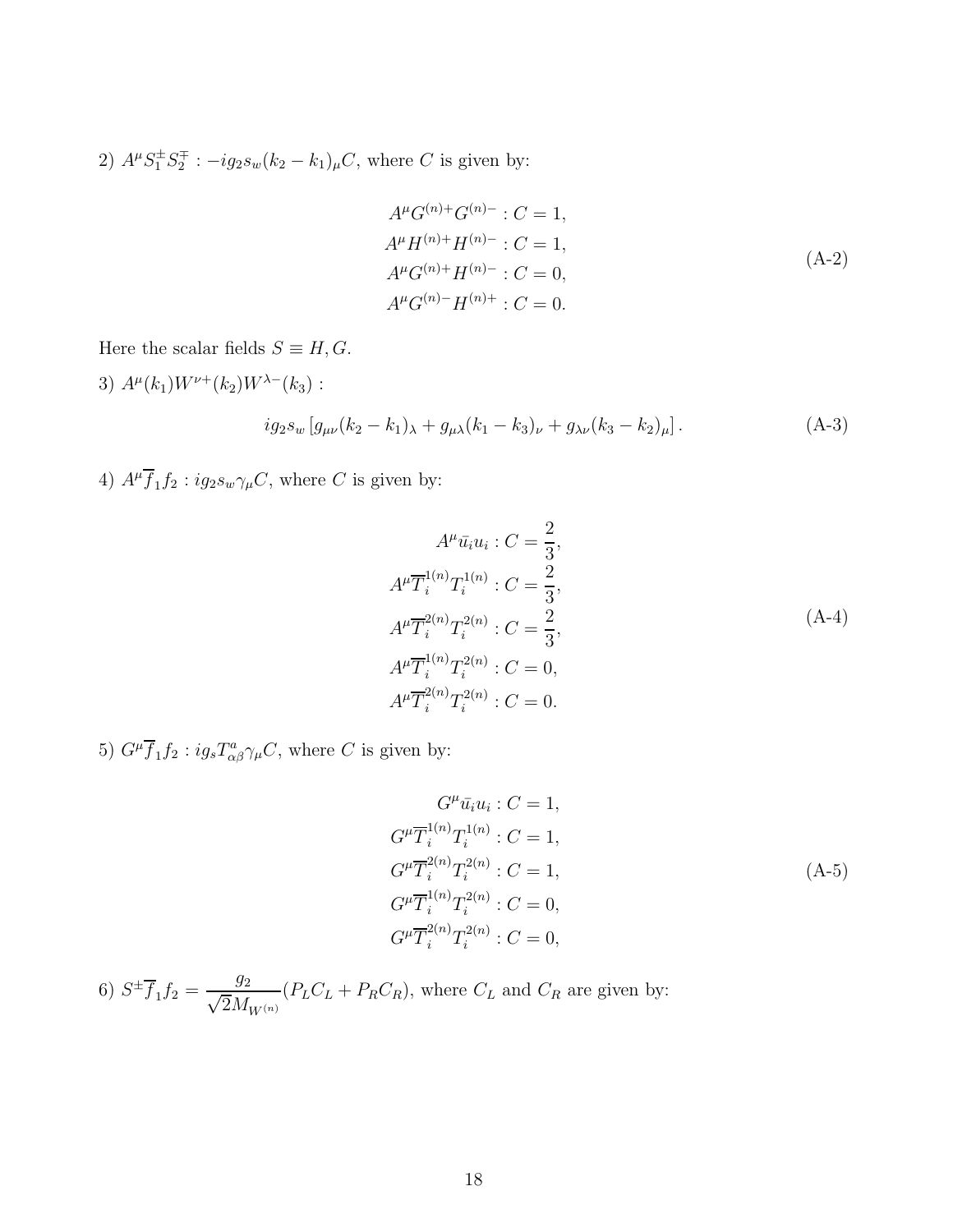$$
G^+ \bar{u}_i d_j: \n\begin{cases}\nC_L = -m_i V_{ij}, & G^- \bar{d}_j u_i: \\
C_R = m_j V_{ij}, & G^- \bar{d}_j u_i: \\
C_R = m_i V_{ij}^*, \\
C_R = M_1^{(i,j)} V_{ij}, & G^{(n)} - \bar{d}_j T_1^{1(n)}: \\
C_R = M_1^{(i,j)} V_{ij}, & G^{(n)} - \bar{d}_j T_1^{1(n)}: \\
C_R = M_1^{(i,j)} V_{ij}, & G^{(n)} - \bar{d}_j T_1^{2(n)}: \\
C_R = m_1^{(i)} V_{ij}^*, & G^{(n)} - \bar{d}_j T_2^{2(n)}: \\
C_R = -M_2^{(i,j)} V_{ij}, & G^{(n)} - \bar{d}_j T_2^{2(n)}: \\
C_R = -M_2^{(i,j)} V_{ij}, & G^{(n)} - \bar{d}_j T_2^{2(n)}: \\
C_R = -M_2^{(i,j)} V_{ij}, & G_R = -m_2^{(i,j)} V_{ij}^*, \\
C_R = M_3^{(i,j)} V_{ij}, & H^{(n)} - \bar{d}_j T_1^{1(n)}: \\
C_R = m_3^{(i,j)} V_{ij}, & G_R = m_3^{(i,j)} V_{ij}^*, \\
H^{(n)} + \overline{T}_i^{2(n)} d_j: \n\begin{cases}\nC_L = m_4^{(i,j)} V_{ij}, & H^{(n)} - \bar{d}_j T_2^{2(n)}: \\
C_R = m_4^{(i,j)} V_{ij}, & G_R = -m_4^{(i,j)} V_{ij}^*, \\
C_R = -M_4^{(i,j)} V_{ij}, & H^{(n)} - \bar{d}_j T_2^{2(n)}: \\
C_R = -m_4^{(i,j)} V_{ij}^*, & G_R = -m_4^{(i,j)} V_{ij}^*,\n\end{cases}
$$
\n
$$
(A-6)
$$

7)  $W^{\mu \pm} \overline{f}_1 f_2 : \frac{ig_2}{\sqrt{2}}$  $\sqrt{2}$  $\gamma_{\mu}P_{L}C_{L}$ , where  $C_{L}$  is given by:

$$
W^{\mu+} \bar{u}_i d_j: \t C_L = V_{ij}, \t W^{\mu-} \bar{d}_j u_i: \t C_L = V_{ij}^*,
$$
  
\n
$$
W^{\mu(n)+} \overline{T}_i^{1(n)} d_j: \t C_L = I_1^n c_{in} V_{ij}, \t W^{\mu(n)-} \bar{d}_j T_i^{1(n)}: \t C_L = I_1^n c_{in} V_{ij}^*,
$$
  
\n
$$
W^{\mu(n)+} \overline{T}_i^{2(n)} d_j: \t C_L = -I_1^n s_{in} V_{ij}, \t W^{\mu(n)-} \bar{d}_j T_i^{2(n)}: \t C_L = -I_1^n s_{in} V_{ij}^*.
$$
\n(A-7)

Here the fermion fields  $f \equiv u, d, T_t^1, T_t^2$ .

The mass parameters  $m_x^{(i)}$  are given by [\[27\]](#page-21-5):

$$
m_1^{(i)} = I_2^n m_{V^{(n)}} c_{in} + I_1^n m_i s_{in},
$$
  
\n
$$
m_2^{(i)} = -I_2^n m_{V^{(n)}} s_{in} + I_1^n m_i c_{in},
$$
  
\n
$$
m_3^{(i)} = -I_2^n i M_W c_{in} + I_1^n i \frac{m_{V^{(n)}} m_i}{M_W} s_{in},
$$
  
\n
$$
m_4^{(i)} = I_2^n i M_W s_{in} + I_1^n i \frac{m_{V^{(n)}} m_i}{M_W} c_{in},
$$
\n(A-8)

where  $m_i$  represents the mass of the 0-mode up-type fermion and  $c_{in} = \cos(\alpha_{in})$  and  $s_{in} =$  $sin(\alpha_{in})$  with  $\alpha_{in}$  as defined earlier.

And the mass parameters  $M_x^{(i,j)}$  are [\[27\]](#page-21-5):

$$
M_1^{(i,j)} = I_1^n m_j c_{in},
$$
  
\n
$$
M_2^{(i,j)} = I_1^n m_j s_{in},
$$
  
\n
$$
M_3^{(i,j)} = I_1^n i \frac{m_{V^{(n)}} m_j}{M_W} c_{in},
$$
  
\n
$$
M_4^{(i,j)} = I_1^n i \frac{m_{V^{(n)}} m_j}{M_W} s_{in},
$$
\n(A-9)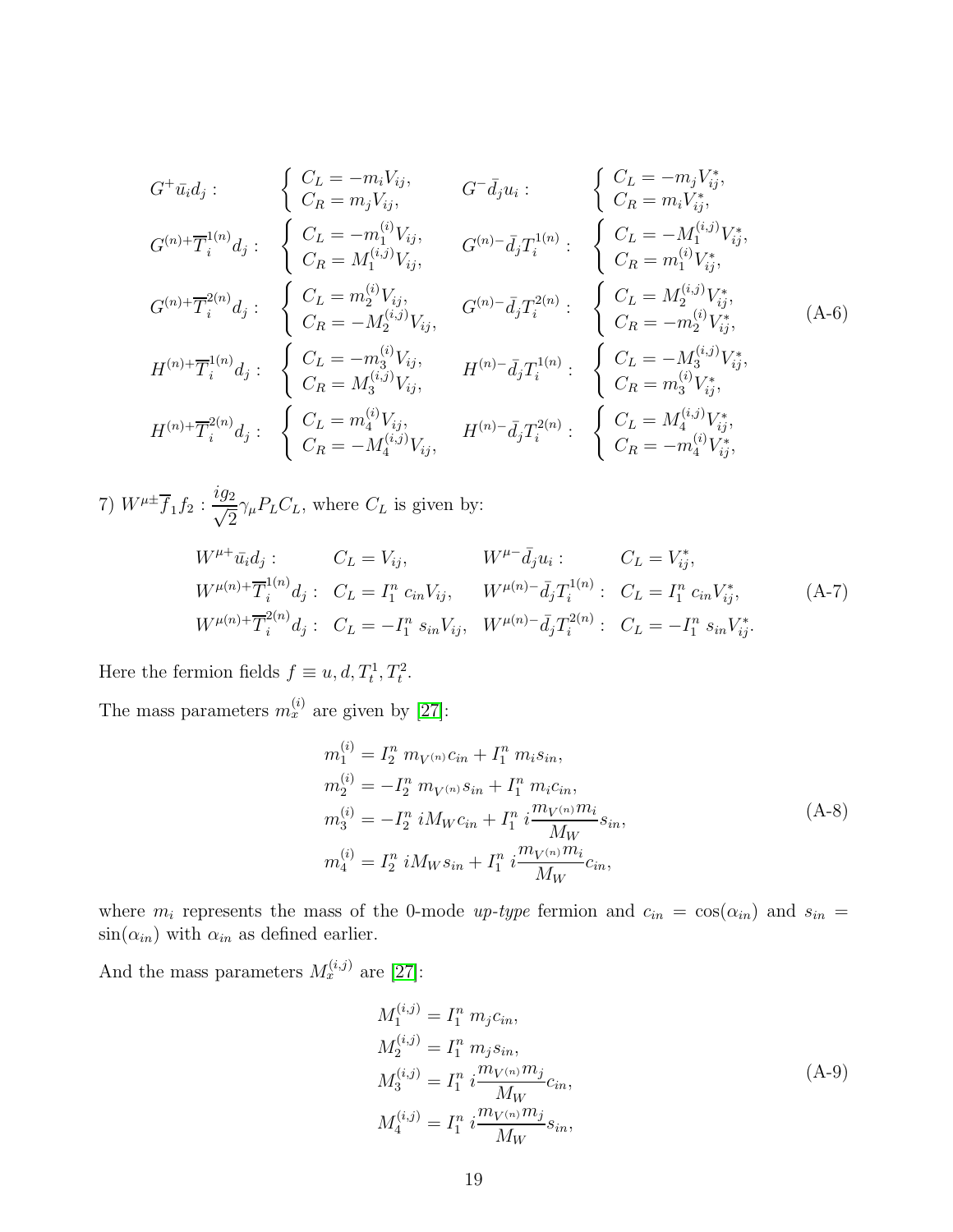where  $m_j$  represents the mass of the 0-mode *down-type* fermion. Here,  $I_1^n$  and  $I_2^n$  are the overlap integrals are given in the following [\[27\]](#page-21-5):

<span id="page-19-6"></span>
$$
I_1^n = 2\sqrt{\frac{1 + \frac{r_V}{\pi R}}{1 + \frac{r_f}{\pi R}}} \left[ \frac{1}{\sqrt{1 + \frac{r_f^2 m_{f(n)}^2}{4} + \frac{r_f}{\pi R}}} \right] \left[ \frac{1}{\sqrt{1 + \frac{r_V^2 m_{V(n)}^2}{4} + \frac{r_V}{\pi R}}} \right] \frac{m_{V(n)}^2}{\left( m_{V(n)}^2 - m_{f(n)}^2 \right)} \frac{(r_f - r_V)}{\pi R},\tag{A-10}
$$

<span id="page-19-7"></span>
$$
I_2^n = 2\sqrt{\frac{1 + \frac{r_V}{\pi R}}{1 + \frac{r_f}{\pi R}}}\left[\frac{1}{\sqrt{1 + \frac{r_f^2 m_{f^{(n)}}^2}{4} + \frac{r_f}{\pi R}}}\right]\left[\frac{1}{\sqrt{1 + \frac{r_V^2 m_{V^{(n)}}^2}{4} + \frac{r_V}{\pi R}}}\right]\frac{m_{V^{(n)}} m_{f^{(n)}}}{\left(m_{V^{(n)}}^2 - m_{f^{(n)}}^2\right)}\frac{(r_f - r_V)}{\pi R}.
$$
\n(A-11)

The characteristics dependence of these integrals on BLT parameters has been illustrated in [\[27\]](#page-21-5) with conjunction of two figures (see Fig. 1 of ref. [\[27\]](#page-21-5) and the corresponding discussions). One can easily check that how these integrals affect the interactions which are involved in our analysis.

#### <span id="page-19-0"></span>References

- <span id="page-19-1"></span>[1] G. Aad et al., [ATLAS Collaboration], Phys. Lett. B 716 (2012) 1, [\[arXiv:1207.7214](http://arxiv.org/abs/1207.7214) [hepex]].
- [2] S. Chatrchyan et al., [CMS Collaboration], Phys. Lett. B 716 (2012) 30, [\[arXiv:1207.7235](http://arxiv.org/abs/1207.7235) [hep-ex]].
- <span id="page-19-3"></span><span id="page-19-2"></span>[3] T. Appelquist, H. C. Cheng and B. A. Dobrescu, Phys. Rev. D 64 (2001) 035002, [\[arXiv:hep-ph/0012100\]](http://arxiv.org/abs/hep-ph/0012100).
- <span id="page-19-4"></span>[4] Y. Amhis et al. (Heavy Flavor Averaging Group), [\[arXiv:1412.7515](http://arxiv.org/abs/1412.7515) [hep-ex]].
- <span id="page-19-5"></span>[5] M. Misiak et al, Phys. Rev. Lett 114 (2015) 221801, [\[arXiv:1503.01789\[](http://arxiv.org/abs/1503.01789)hep-ph]].
- [6] G. Servant and T. M. P. Tait, New J. Phys. 4 (2002) 99, [arXiv: [hep-ph/0209262\]](http://arxiv.org/abs/hep-ph/0209262); G. Servant and T. M. P. Tait, Nucl. Phys. B 650 (2003) 391, [arXiv: [hep-ph/0206071\]](http://arxiv.org/abs/hep-ph/0206071); H. C. Cheng, J. L. Feng and K. T. Matchev, Phys. Rev. Lett. 89 (2002) 211301, [arXiv:hepph/0207125]; D. Majumdar, Phys. Rev. D 67 (2003) 095010, [\[arXiv:hep-ph/0209277\]](http://arxiv.org/abs/hep-ph/0209277); F. Burnell and G. D. Kribs, Phys. Rev. D 73 (2006) 015001, [\[arXiv:hep-ph/0509118\]](http://arxiv.org/abs/hep-ph/0509118); K. Kong and K. T. Matchev, JHEP 0601 (2006) 038 [\[arXiv:hep-ph/0509119\]](http://arxiv.org/abs/hep-ph/0509119); M. Kakizaki, S. Matsumoto and M. Senami, Phys. Rev. D 74 (2006) 023504, [\[arXiv:hep-ph/0605280\]](http://arxiv.org/abs/hep-ph/0605280).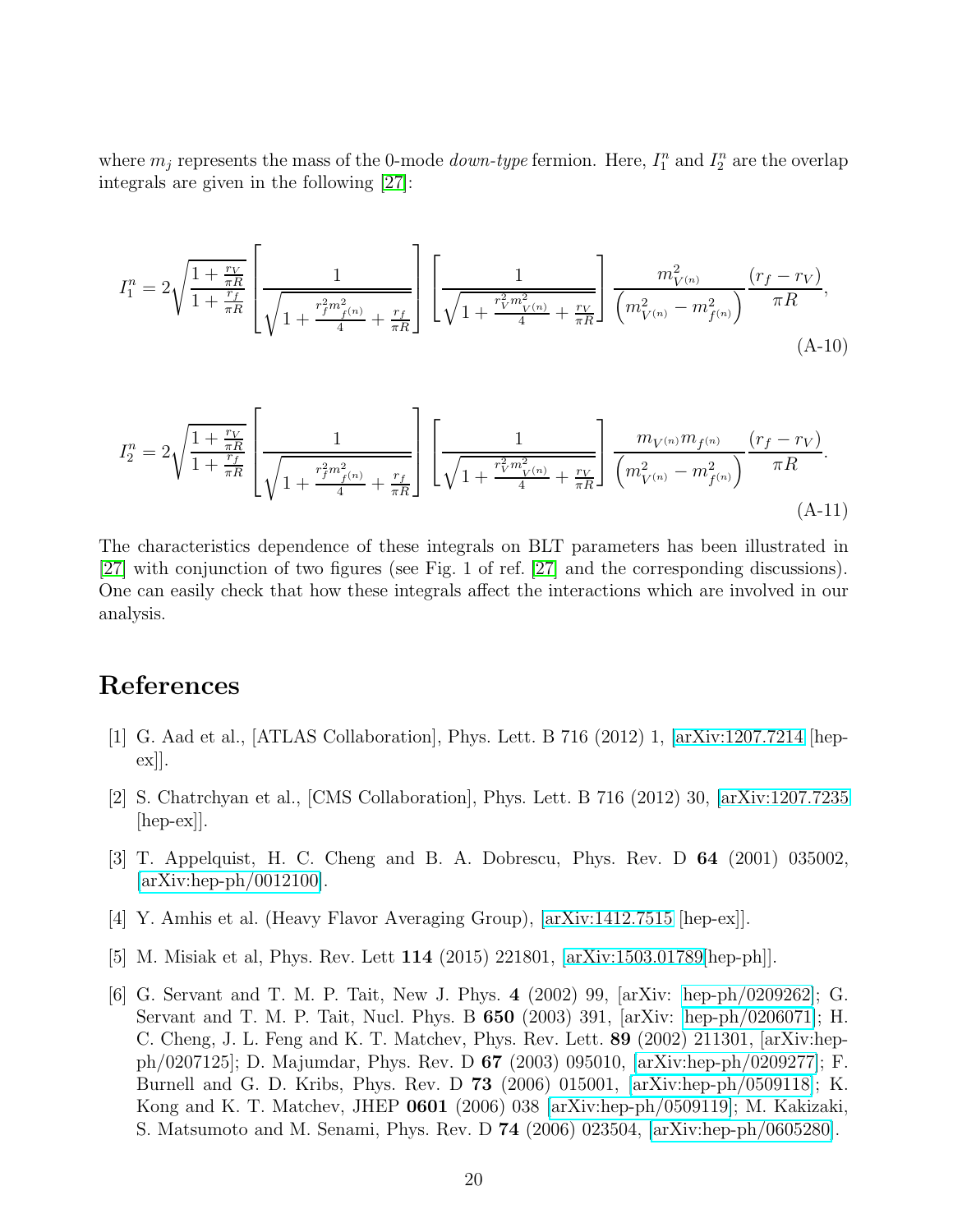- <span id="page-20-1"></span><span id="page-20-0"></span>[7] G. Belanger, M. Kakizaki and A. Pukhov, JCAP 1102 (2011) 009, [\[arXiv:1012.2577](http://arxiv.org/abs/1012.2577) [hepph]].
- [8] K. R. Dienes, E. Dudas and T. Gherghetta, Phys. Lett. B 436 (1998) 55, [\[arXiv:hep-ph/9803466\]](http://arxiv.org/abs/hep-ph/9803466); K. Dienes, E. Dudas, and T. Gherghetta, Nucl. Phys. B 537 (1999) 47, [\[arXiv:hep-ph/9806292\]](http://arxiv.org/abs/hep-ph/9806292); G. Bhattacharyya, A. Datta, S. K. Majee and A. Raychaudhuri, Nucl. Phys. B 760 (2007) 117, [\[arXiv:hep-ph/0608208\]](http://arxiv.org/abs/hep-ph/0608208).
- <span id="page-20-2"></span>[9] K. Hsieh, R. N. Mohapatra and S. Nasri, Phys. Rev. D 74 (2006) 066004, [\[hep-ph/0604154\]](http://arxiv.org/abs/hep-ph/0604154); Y. Fujimoto, K. Nishiwaki, M. Sakamoto and R. Takahashi, JHEP 1410 (2014) 191, [\[arXiv:1405.5872](http://arxiv.org/abs/1405.5872) [hep-ph]].
- <span id="page-20-4"></span><span id="page-20-3"></span>[10] K. Yoshioka, Mod. Phys. Lett. A 15 (2000) 29, [\[arXiv:hep-ph/9904433\]](http://arxiv.org/abs/hep-ph/9904433); P. R. Archer, JHEP 09 (2012) 095 [\[arXiv:1204.4730](http://arxiv.org/abs/1204.4730) [hep-ph]].
- <span id="page-20-5"></span>[11] H. Georgi, A. K. Grant and G. Hailu, Phys. Lett. B 506 (2001) 207, [\[arXiv:hep-ph/0012379\]](http://arxiv.org/abs/hep-ph/0012379).
- <span id="page-20-6"></span>[12] H. C. Cheng, K. T. Matchev and M. Schmaltz, Phys. Rev. D 66 (2002) 036005,  $\arXiv:hep-ph/0204342$ .
- <span id="page-20-13"></span>[13] G. R. Dvali, G. Gabadadze, M. Kolanovic and F. Nitti, Phys. Rev. D 64 (2001) 084004,  $\arXiv:hep-ph/0102216$ .
- [14] M. S. Carena, T. M. P. Tait and C. E. M. Wagner, Acta Phys. Polon. B 33 (2002) 2355, [\[arXiv:hep-ph/0207056\]](http://arxiv.org/abs/hep-ph/0207056).
- [15] F. del Aguila, M. Perez Victoria and J. Santiago, JHEP 0302 (2003) 051, [\[arXiv:hep-th/0302023\]](http://arxiv.org/abs/hep-th/0302023); F. del Aguila, M. Perez Victoria and J. Santiago, [\[arXiv:hep-ph/0305119\]](http://arxiv.org/abs/hep-ph/0305119).
- <span id="page-20-9"></span>[16] F. del Aguila, M. Perez-Victoria and J. Santiago, Acta Phys. Polon. B 34 (2003) 5511, [\[arXiv:hep-ph/0310353\]](http://arxiv.org/abs/hep-ph/0310353).
- <span id="page-20-12"></span><span id="page-20-8"></span>[17] C. Schwinn, Phys. Rev. D 69 (2004) 116005, [\[arXiv:hep-ph/0402118\]](http://arxiv.org/abs/hep-ph/0402118).
- [18] T. Flacke, A. Menon and D. J. Phalen, Phys. Rev. D 79 (2009) 056009, [\[arXiv:0811.1598](http://arxiv.org/abs/0811.1598) [hep-ph]].
- <span id="page-20-7"></span>[19] A. Datta, U. K. Dey, A. Shaw and A. Raychaudhuri, Phys. Rev. D 87 (2013) 076002, [\[arXiv:1205.4334](http://arxiv.org/abs/1205.4334) [hep-ph]].
- <span id="page-20-10"></span>[20] T. Flacke, K. Kong and S. C. Park, Phys. Lett. B 728 (2014) 262, [\[arXiv:1309.7077](http://arxiv.org/abs/1309.7077) [hep $ph$ .
- <span id="page-20-11"></span>[21] J. Bonnevier, H. Melbeus, A. Merle and T. Ohlsson, Phys. Rev. D 85 (2012) 043524, [\[arXiv:1104.1430](http://arxiv.org/abs/1104.1430) [hep-ph]].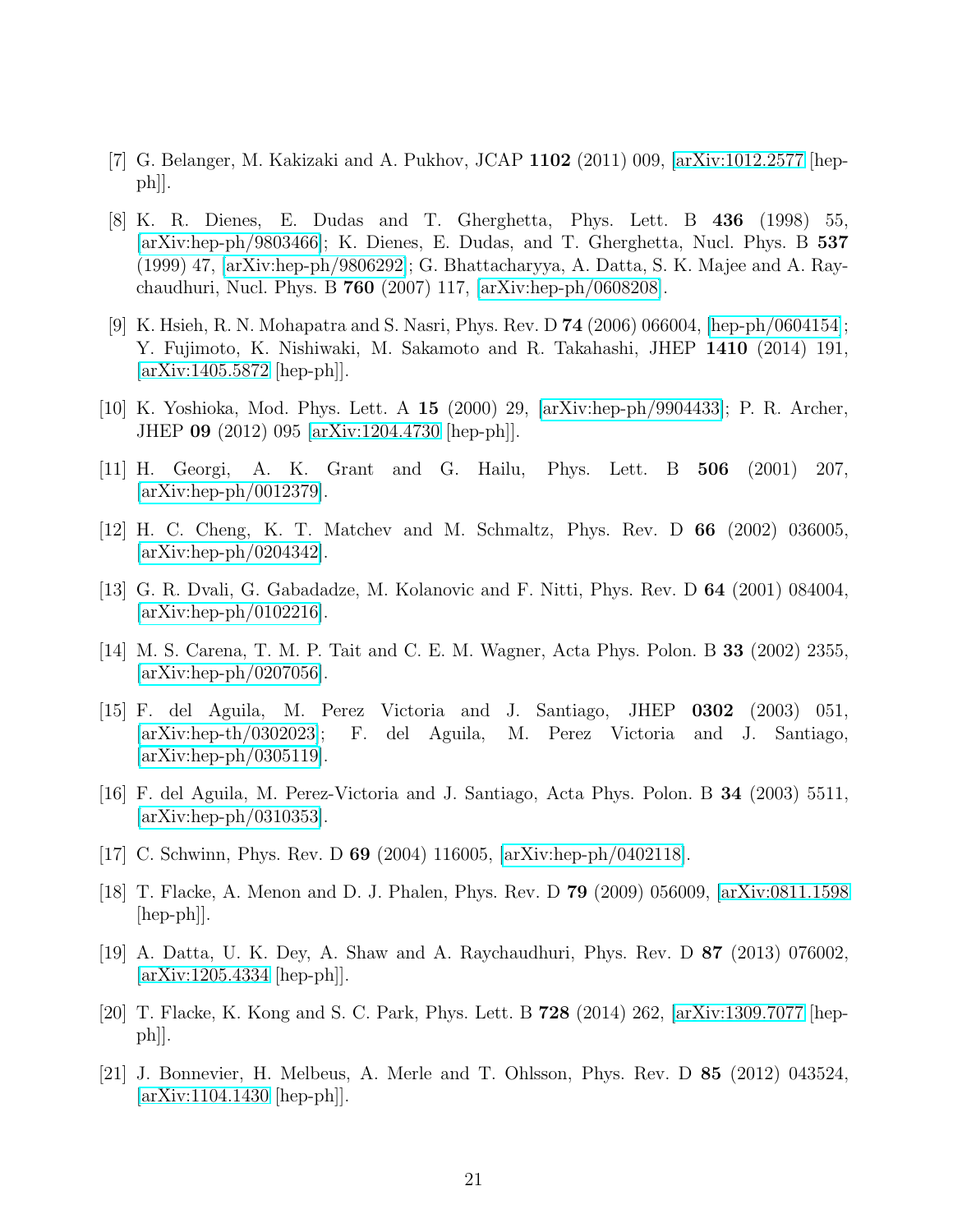- <span id="page-21-1"></span><span id="page-21-0"></span>[22] A. Datta, U. K. Dey, A. Raychaudhuri and A. Shaw, Phys. Rev. D 88 (2013) 016011, [\[arXiv:1305.4507](http://arxiv.org/abs/1305.4507) [hep-ph]].
- <span id="page-21-2"></span>[23] U. K. Dey and T. S. Roy, Phys. Rev. D 88 (2013) 056016, [\[arXiv:1305.1016](http://arxiv.org/abs/1305.1016) [hep-ph]].
- <span id="page-21-3"></span>[24] A. Datta, K. Nishiwaki and S. Niyogi, JHEP 1211 (2012) 154, [\[arXiv:1206.3987](http://arxiv.org/abs/1206.3987) [hep-ph]]; A. Datta, K. Nishiwaki and S. Niyogi, JHEP 1401 (2014) 104, [\[arXiv:1310.6994](http://arxiv.org/abs/1310.6994) [hep-ph]].
- <span id="page-21-4"></span>[25] A. Datta, A. Raychaudhuri and A. Shaw, Phys. Lett. B 730 (2014) 42, [\[arXiv:1310.2021](http://arxiv.org/abs/1310.2021) [hep-ph]]; A. Shaw, Eur. Phys. J. C 75 (2015) 33, [\[arXiv:1405.3139](http://arxiv.org/abs/1405.3139) [hep-ph]].
- <span id="page-21-5"></span>[26] T. Jha and A. Datta, JHEP 1503 (2015) 012, [\[arXiv:1410.5098](http://arxiv.org/abs/1410.5098) [hep-ph]].
- <span id="page-21-6"></span>[27] A. Datta and A. Shaw, Phys. Rev. D 93 (2016) 055048, [\[arXiv:1506.08024](http://arxiv.org/abs/1506.08024) [hep-ph]].
- <span id="page-21-7"></span>[28] U. K. Dey and T. Jha, Phys. Rev. D 94 (2016) 056011, [\[arXiv:1602.03286](http://arxiv.org/abs/1602.03286) [hep-ph]].
- <span id="page-21-8"></span>[29] T. Jha, [arXiv:1604.02481](http://arxiv.org/abs/1604.02481) [hep-ph].
- <span id="page-21-9"></span>[30] A. J. Buras, A. Poschenrieder, M. Spranger and A. Weiler, Nucl. Phys. B 678 (2004) 455, [\[arXiv:hep-ph/0306158\]](http://arxiv.org/abs/hep-ph/0306158).
- <span id="page-21-10"></span>[31] A. Datta and A. Shaw, Mod. Phys. Lett. A 31 (2016) 1650181, [\[arXiv:1408.0635](http://arxiv.org/abs/1408.0635) [hep-ph]].
- [32] S. Chen et al. (CLEO Collaboration), Phys. Rev. Lett. 87 (2001) 251807, [\[hep-ex/0108032\]](http://arxiv.org/abs/hep-ex/0108032).
- <span id="page-21-12"></span><span id="page-21-11"></span>[33] K. Abe *et al.* (Belle Collaboration), Phys. Lett. B **511** (2001) 151, [\[hep-ex/0103042\]](http://arxiv.org/abs/hep-ex/0103042).
- [34] A. Limosani et al. (Belle Collaboration), Phys. Rev. Lett. 103 (2009) 241801, [\[arXiv:0907.1384\]](http://arxiv.org/abs/0907.1384).
- <span id="page-21-13"></span>[35] J. P. Lees et al. (BABAR Collaboration), Phys. Rev. Lett. 109 (2012) 191801, [\[arXiv:1207.2690\]](http://arxiv.org/abs/1207.2690).
- [36] J. P. Lees et al. (BABAR Collaboration), Phys. Rev. D 86 (2012) 112008, [\[arXiv:1207.5772\]](http://arxiv.org/abs/1207.5772).
- [37] J. P. Lees et al. (BABAR Collaboration), Phys. Rev. D 86 (2012) 052012, [\[arXiv:1207.2520\]](http://arxiv.org/abs/1207.2520).
- <span id="page-21-14"></span>[38] B. Aubert et al. (BABAR Collaboration), Phys. Rev. D 77 (2008) 051103, [\[arXiv:0711.4889\]](http://arxiv.org/abs/0711.4889).
- <span id="page-21-15"></span>[39] G. Buchalla, A. J. Buras, and M. E. Lautenbacher, Rev. Mod. Phys. 68 (1996) 11251144, [\[arXiv:hep-ph/9512380\]](http://arxiv.org/abs/hep-ph/9512380).
- <span id="page-21-16"></span>[40] A. J. Buras and R. Fleischer, Adv. Ser. Direct. High Energy Phys. 15 (1998) 65, [\[hep-ph/9704376\]](http://arxiv.org/abs/hep-ph/9704376).